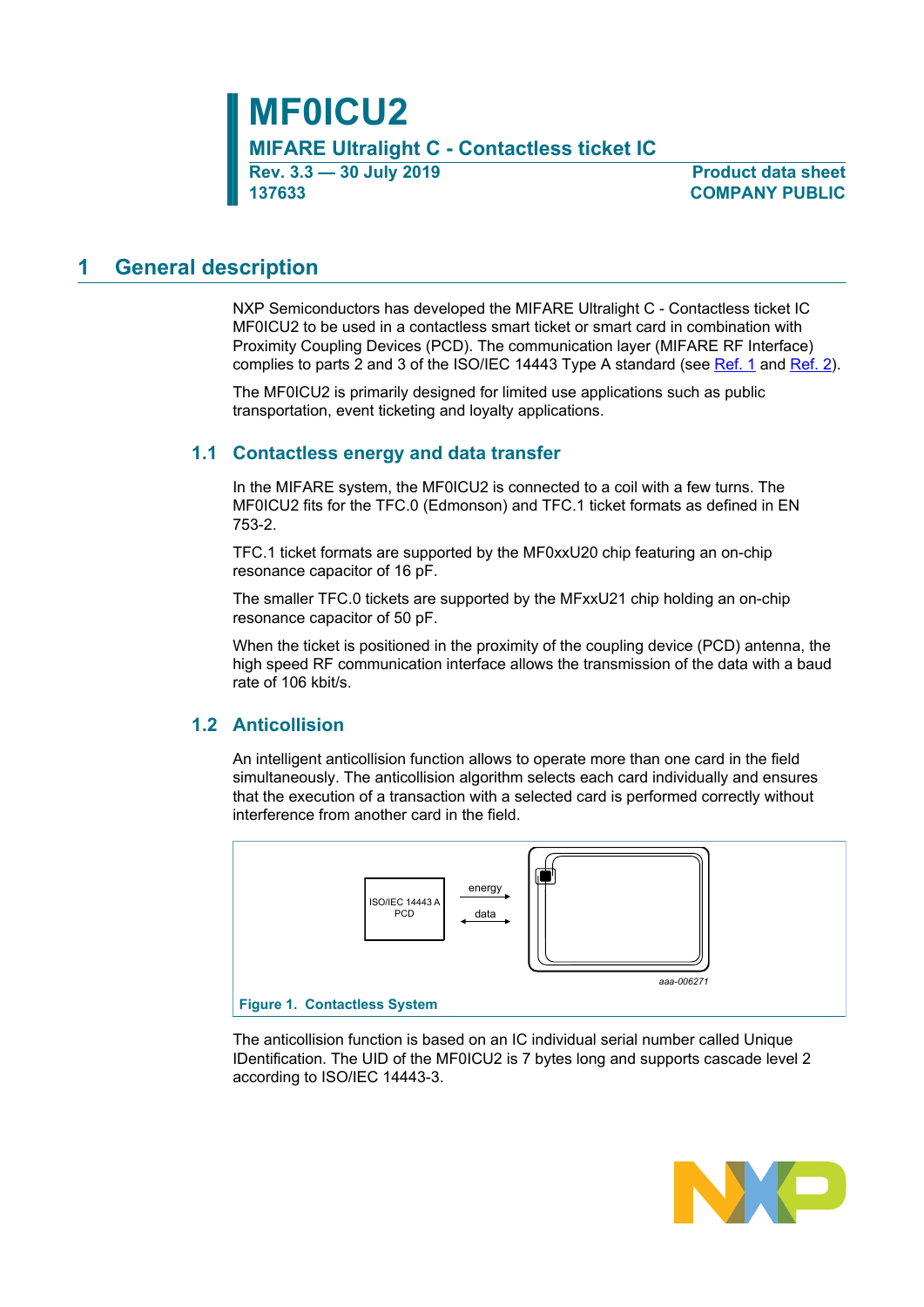# **1.3 Security**

- <span id="page-1-1"></span>**•** 3DES Authentication
- **•** Anti-cloning support by unique 7-byte serial number for each device
- **•** 32-bit user programmable OTP area
- **•** Field programmable read-only locking function per page for first 512-bit
- <span id="page-1-2"></span>**•** Read-only locking per block for the memory above 512 bit

# **1.4 Naming conventions**

#### <span id="page-1-0"></span>**Table 1. Naming conventions**

| MF0xxU2w01Dyy | <b>Description</b>                                                                                                                                                                       |
|---------------|------------------------------------------------------------------------------------------------------------------------------------------------------------------------------------------|
| MF            | <b>MIFARE</b> family                                                                                                                                                                     |
| 0             | Ultralight product family                                                                                                                                                                |
| <b>XX</b>     | Two character identifier for the package type<br>IC  bare die<br>MO  contactless module                                                                                                  |
| U2            | Product: Ultralight C                                                                                                                                                                    |
| W             | One character identifier for input capacitance<br>$016$ pF<br>1  50 pF                                                                                                                   |
| 01D           | Fixed                                                                                                                                                                                    |
| уy            | This is a two character identifier for the package type<br>UF  bare die, 75 µm thickness<br>UD  bare die, 120 µm thickness<br>A4  MOA4 contactless module<br>A8  MOA8 contactless module |

# <span id="page-1-3"></span>**2 Features and benefits**

# <span id="page-1-4"></span>**2.1 MIFARE RF Interface (ISO/IEC 14443 A)**

- **•** Contactless transmission of data and supply energy
- **•** Operating frequency of 13.56 MHz **•** Data transfer of 106 kbit/s
- **•** Data integrity of 16-bit CRC, parity, bit coding, **•** True anticollision bit counting
- **•** 7 byte serial number (cascade level 2 according to ISO/IEC 14443-3)
- <span id="page-1-5"></span>**•** Fast counter transaction: < 10 ms

# **2.2 EEPROM**

- **•** Operating distance up to 100 mm depending on antenna geometry and reader configuration
- 
- 
- **•** Typical ticketing transaction: < 35 ms
- **•** 1536-bit total memory **•** 512-bit compatible to MF0ICU1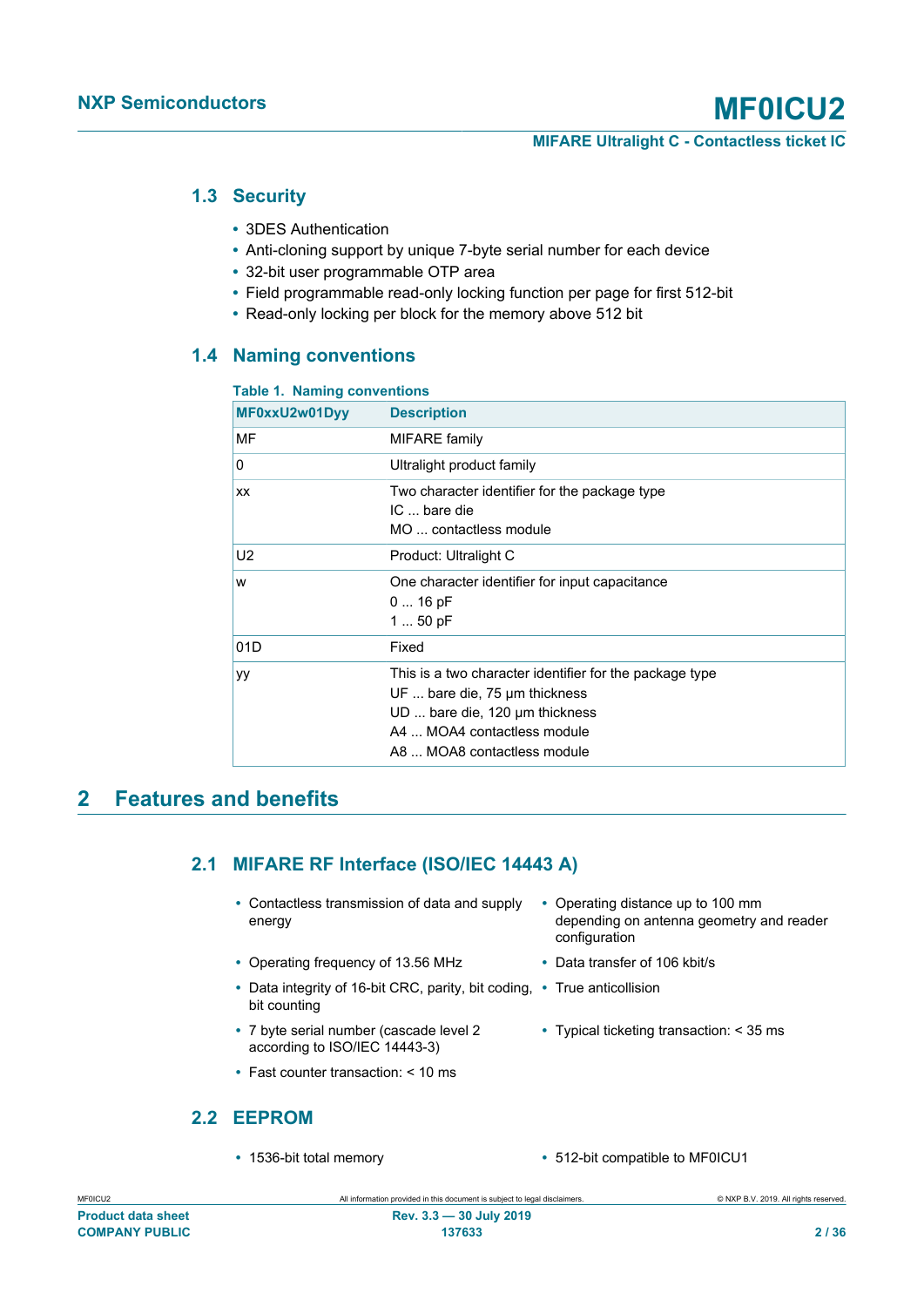- 
- **•** Field programmable read-only locking function per page for first 512-bit
- **•** 32-bit user definable One-Time Programmable (OTP) area
- **•** Data retention of 10 years

# <span id="page-2-3"></span>**3 Quick reference data**

- <span id="page-2-0"></span>**•** 36 pages, 1152-bit user r/w area **•** Field programmable read-only locking function per block
	- **•** 16-bit one-way counter
	- **•** Write endurance 100000 cycles

<span id="page-2-1"></span>

|                               | <b>Table 2. Characteristics</b> |                                          |       |                          |                          |                |             |
|-------------------------------|---------------------------------|------------------------------------------|-------|--------------------------|--------------------------|----------------|-------------|
| <b>Symbol</b>                 | <b>Parameter</b>                | <b>Conditions</b>                        |       | <b>Min</b>               | <b>Typ</b>               | <b>Max</b>     | <b>Unit</b> |
| $f_i$                         | input frequency                 |                                          |       |                          | 13.56                    |                | <b>MHz</b>  |
| $C_i$                         | input capacitance               | 16 pF version (bare<br>silicon and MOA4) | $[1]$ | 14.08                    | 16                       | 17.92          | рF          |
|                               |                                 | 50 pF version                            | $[1]$ | 44                       | 50                       | 56             | pF          |
| <b>EEPROM characteristics</b> |                                 |                                          |       |                          |                          |                |             |
| $t_{cy(W)}$                   | write cycle time                |                                          |       | $\overline{\phantom{0}}$ | 4.1                      | $\overline{a}$ | ms          |
| $t_{\rm ret}$                 | retention time                  | $T_{amb}$ = 22 °C                        |       | 10                       | $\overline{\phantom{0}}$ | $\blacksquare$ | year        |
| $N_{\text{endu}(W)}$          | write endurance                 | $T_{amb}$ = 22 °C                        |       | 100000                   |                          | $\blacksquare$ | cycle       |

<span id="page-2-2"></span>[1]  $T_{amb} = 22 °C$ , f = 13.56 MHz,  $V_{Lab} = 1.5 V$  RMS

# <span id="page-2-4"></span>**4 Ordering information**

| <b>Table 3. Ordering information</b> |
|--------------------------------------|
|--------------------------------------|

| <b>Type number</b> | <b>Package</b> |                                                                                                                                                            |                |
|--------------------|----------------|------------------------------------------------------------------------------------------------------------------------------------------------------------|----------------|
|                    | <b>Name</b>    | <b>Description</b>                                                                                                                                         | <b>Version</b> |
| MF0ICU2001DUF      |                | 8 inch wafer (laser diced; 75 µm thickness, on film frame carrier; electronic<br>fail die marking according to SECSII format); 16 pF input capacitance     |                |
| MF0ICU2101DUF      |                | 8 inch wafer (laser diced; 75 µm thickness, on film frame carrier; electronic<br>fail die marking according to SECSII format), 50pF input capacitance      |                |
| MF0ICU2001DUD      |                | 8 inch wafer (laser diced; 120 µm thickness, on film frame carrier;<br>electronic fail die marking according to SECSII format); 16 pF input<br>capacitance |                |
| MF0ICU2101DUD      |                | 8 inch wafer (laser diced; 120 µm thickness, on film frame carrier;<br>electronic fail die marking according to SECSII format), 50pF input<br>capacitance  |                |
| MF0MOU2001DA4      | <b>PLLMC</b>   | MOA4 plastic leadless module carrier package; 35 mm wide tape;<br>16 pF input capacitance                                                                  | SOT500-2       |
| MF0MOU2101DA4      | <b>PLLMC</b>   | MOA4 plastic leadless module carrier package; 35 mm wide tape;<br>50 pF input capacitance                                                                  | SOT500-2       |
| MF0MOU2001DA8      | <b>PLLMC</b>   | MOA8 plastic leadless module carrier package; 35 mm wide tape;<br>16 pF input capacitance                                                                  | SOT500-4       |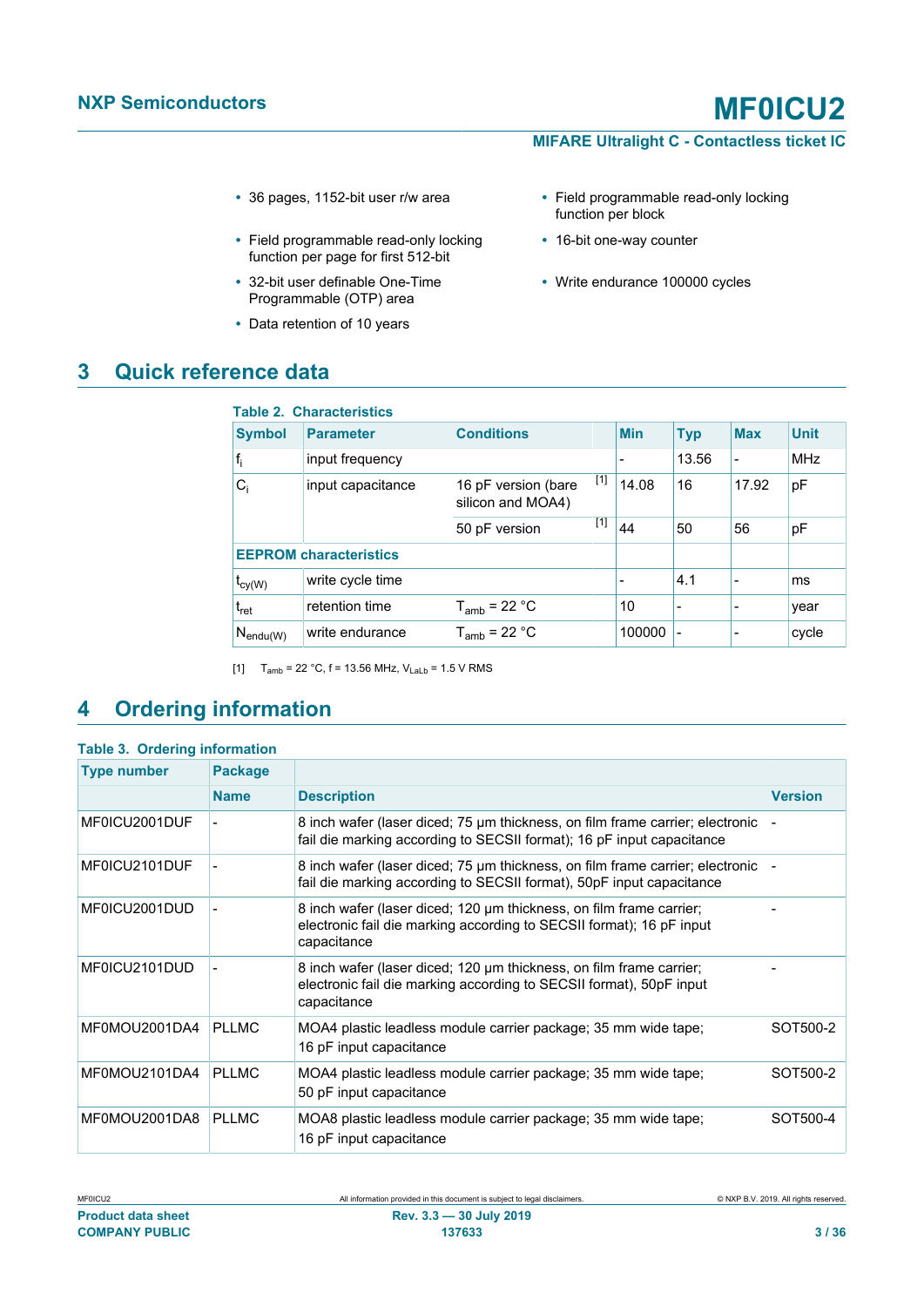## **MIFARE Ultralight C - Contactless ticket IC**

| <b>Type number</b> | <b>Package</b> |                                                                                           |                 |
|--------------------|----------------|-------------------------------------------------------------------------------------------|-----------------|
|                    | <b>Name</b>    | <b>Description</b>                                                                        | <b>Version</b>  |
| MF0MOU2101DA8      | <b>PIIMC</b>   | MOA8 plastic leadless module carrier package; 35 mm wide tape;<br>50 pF input capacitance | <b>SOT500-4</b> |

# <span id="page-3-3"></span>**5 Block diagram**

<span id="page-3-1"></span>

# <span id="page-3-4"></span>**6 Pinning information**

# **6.1 Smart card contactless module**

<span id="page-3-5"></span><span id="page-3-2"></span>

#### <span id="page-3-0"></span>**Table 4. Pin allocation table**

| Antenna contacts Symbol |    | <b>Description</b>         |
|-------------------------|----|----------------------------|
|                         | LA | Antenna coil connection LA |
|                         | LB | Antenna coil connection LB |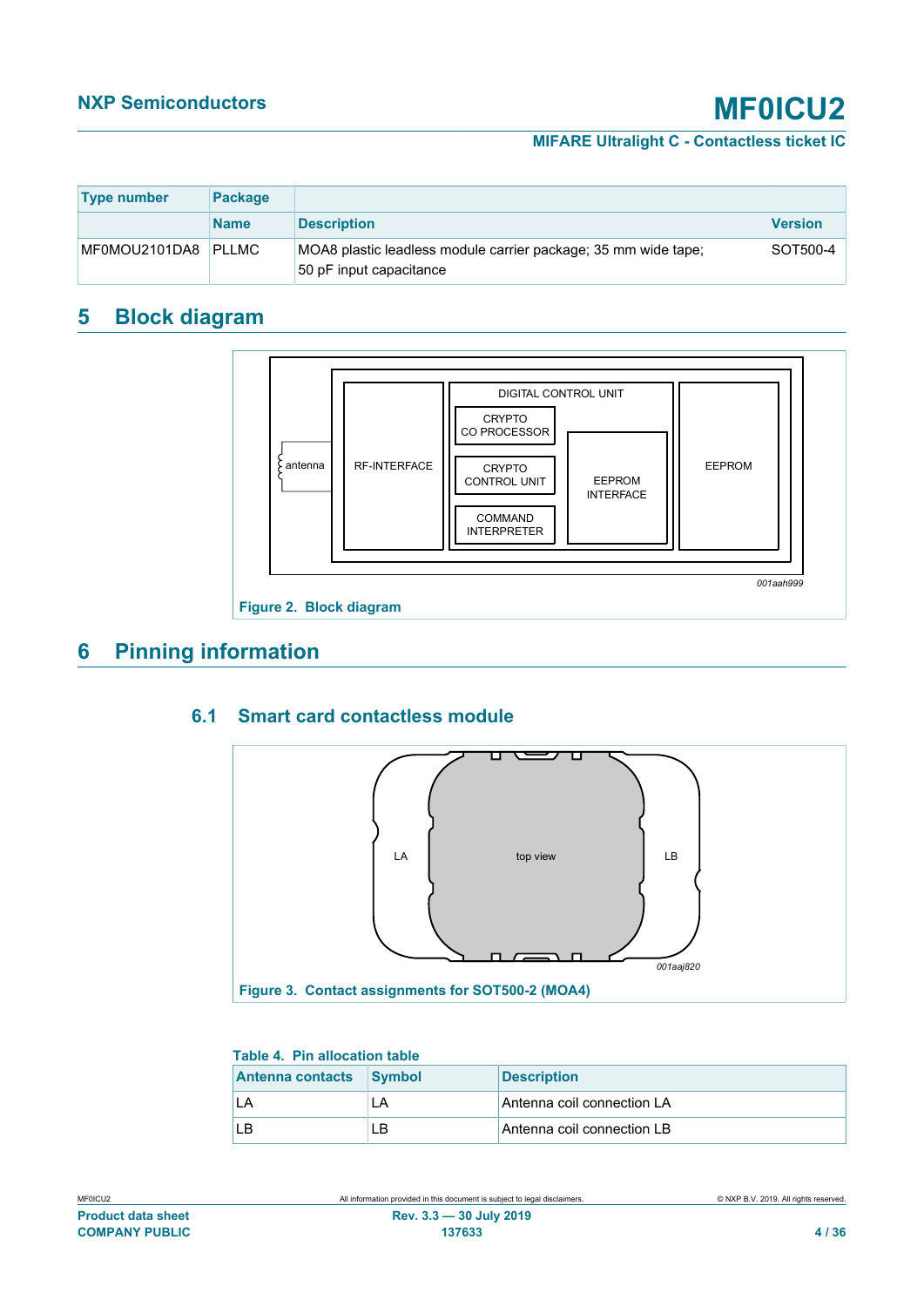# <span id="page-4-0"></span>**7 Functional description**

# **7.1 Block description**

<span id="page-4-1"></span>The MF0ICU2 chip consists of a 1536-bit EEPROM, an RF-Interface and the Digital Control Unit. Energy and data are transferred via an antenna, which consists of a coil with a few turns directly connected to the MF0ICU2. No further external components are necessary. For details on antenna design please refer to the document [Ref. 7](#page-30-0).

- **•** RF-Interface:
	- **–** Modulator/Demodulator
	- **–** Rectifier
	- **–** Clock Regenerator
	- **–** Power On Reset
	- **–** Voltage Regulator
- **•** Crypto coprocessor: Triple Data Encryption Standard (3DES) coprocessor
- **•** Crypto control unit: controls Crypto coprocessor operations
- **•** Command Interpreter: Handles the commands supported by the MF0ICU2 in order to access the memory
- **•** EEPROM-Interface
- **•** EEPROM: The 1536 bits are organized in 48 pages with 32 bits each. 80 bits are reserved for manufacturer data. 32 bits are used for the read-only locking mechanism. 32 bits are available as OTP area. 1152 bits are user programmable read/write memory.

# **7.2 State diagram and logical states description**

<span id="page-4-2"></span>The commands are initiated by the PCD and controlled by the Command Interpreter of the MF0ICU2. It handles the internal states (as shown in [Figure 4](#page-5-0)) and generates the appropriate response.

For a correct implementation of an anticollision procedure please refer to the documents in [Section 14.](#page-29-2)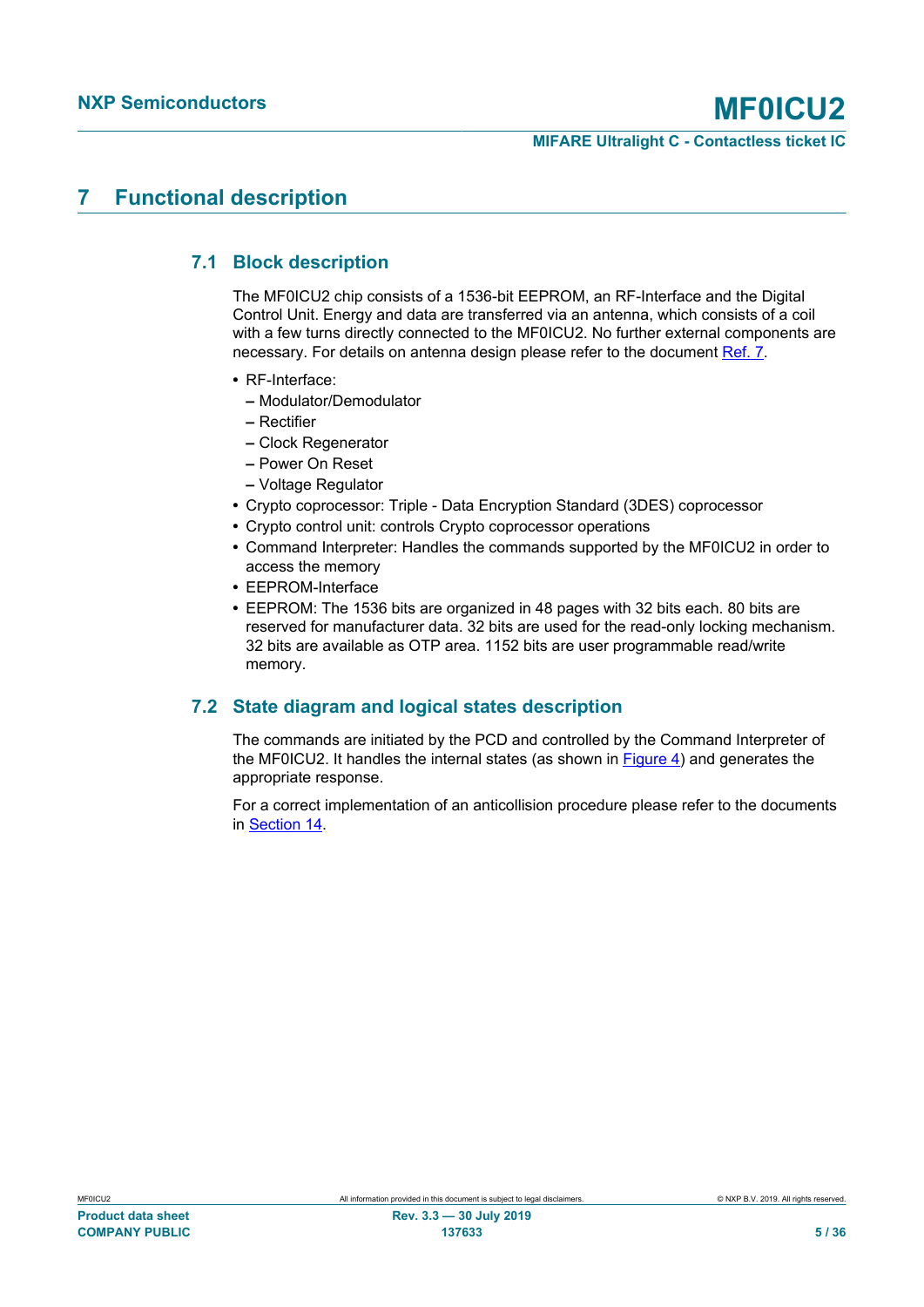<span id="page-5-1"></span>

## **7.2.1 IDLE**

<span id="page-5-2"></span><span id="page-5-0"></span>After Power On Reset (POR) the MF0ICU2 enters IDLE state. With a REQA or a WUPA command sent from the PCD transits to the READY1 state. Any other data received in this state is interpreted as an error and the MF0ICU2 remains waiting in the Idle state.

Please refer to [Ref. 4](#page-29-3) for implementation hints for a card polling algorithm that respects relevant timing specifications from ISO/IEC 14443 Type A.

After a correctly executed HLTA command i.e. out of the ACTIVE or AUTHENTICATED state, the default waiting state changes from the IDLE state to the HALT state. This state can then be exited with a WUPA command only.

# **7.2.2 READY1**

<span id="page-5-3"></span>In the READY1 state the MF0ICU2 supports the PCD in resolving the first part of its UID (3 bytes) with the ANTICOLLISION or a cascade level 1 SELECT command.

There are two possibilities to leave this state:

| MFUICUZ                   |
|---------------------------|
| <b>Product data sheet</b> |
| <b>COMPANY PUBLIC</b>     |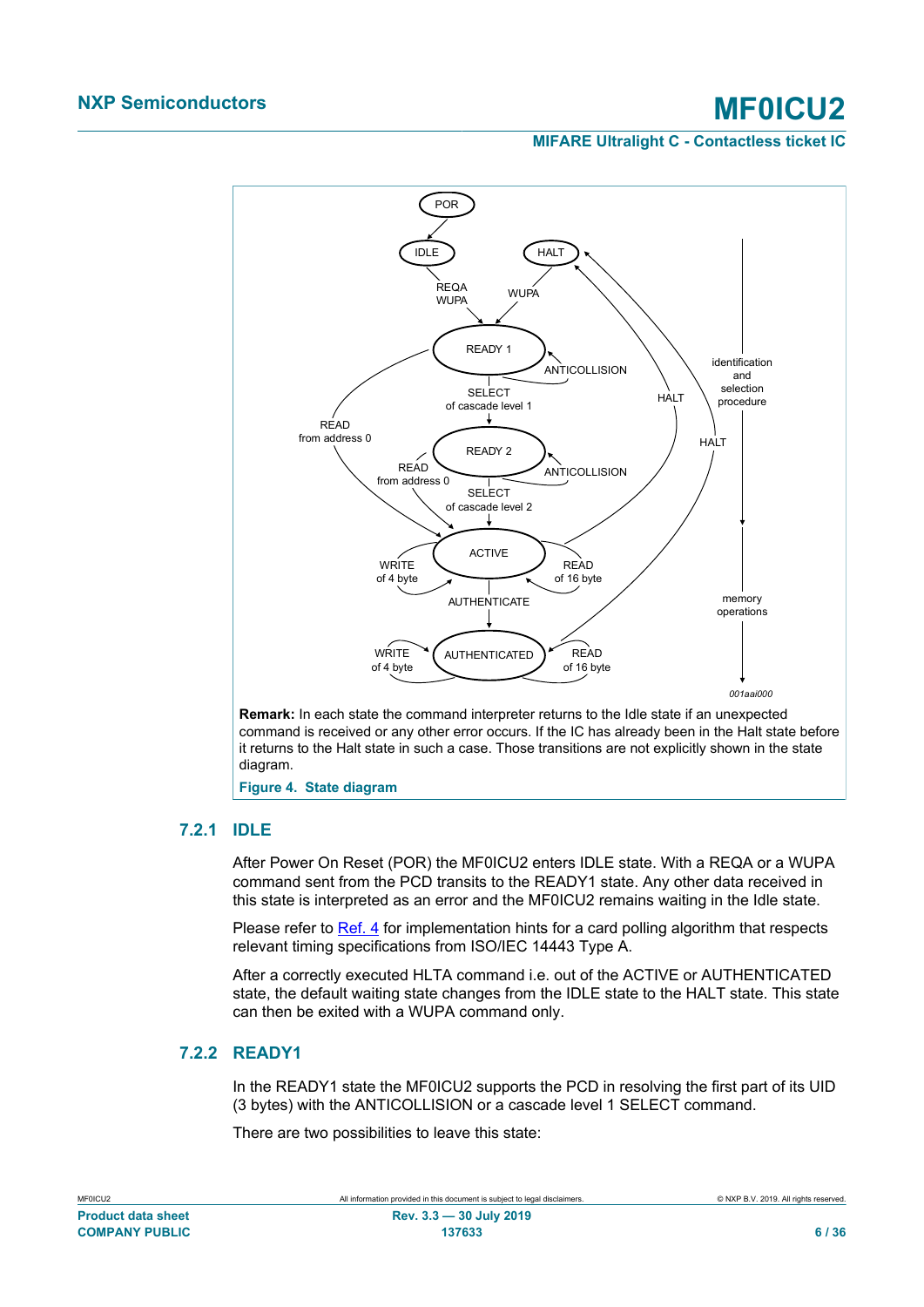- **•** With the cascade level 1 SELECT command the PCD transits the MF0ICU2 into the READY2 state where the second part of the UID can be resolved
- **•** With the READ (from page address 00h) command the complete anticollision mechanism may be skipped and the MF0ICU2 changes directly into the ACTIVE state

**Remark:** If more than one MF0ICU2 is in the field of the PCD, a read from address 0 will cause a collision because of the different serial numbers, but all MF0ICU2 devices will be selected.

**Remark:** Any other data received in state READY1 state is interpreted as an error and the MF0ICU2 falls back to its waiting state (IDLE or HALT, depending on its previous state).

The response of the MF0ICU2 to the cascade level 1 SELECT command is the SAK byte with value 04h. It indicates that the UID has not been complete received by the PCD yet and another anticollision level is required.

# **7.2.3 READY2**

<span id="page-6-0"></span>In the READY2 state the MF0ICU2 supports the PCD in resolving the second part of its UID (4 bytes) with the ANTICOLLISION command of cascade level 2. This state is left with the cascade level 2 SELECT command

Alternatively, state READY2 state may be skipped via a READ (from block address 00h) command as described in state READY1.

**Remark:** If more than one MF0ICU2 is in the field of the PCD, a read from address 00h will cause a collision because of the different serial numbers, but all MF0ICU2 devices will be selected.

**Remark:** The response of the MF0ICU2 to the cascade level 2 SELECT command is the SAK byte with value 00h. According to ISO/IEC14443 this byte indicates whether the anticollision cascade procedure is finished (see  $Ref. 6$ ). In addition it defines for the MIFARE architecture platform the type of the selected device. At this stage the MF0ICU2 is uniquely selected and only a single device will continue communication with the PCD even if other contactless devices are in the field of the PCD.

Any other command received in this state is interpreted as an error and the MF0ICU2 falls back to its waiting state (IDLE or HALT, depending on its previous state).

# **7.2.4 ACTIVE**

<span id="page-6-1"></span>In the ACTIVE state READ (16 bytes), WRITE (4 bytes), COMPATIBILITY WRITE (16 bytes) commands or an authentication can be performed.

After a successful authentication the state "AUTHENTICATED" is reached, see [Section](#page-7-0) [7.2.6](#page-7-0).

The ACTIVE state is gratefully exited with the HLTA command and upon reception the MF0ICU2 transits to the HALT state.

Any other command received in this state is interpreted as an error and the MF0ICU2 goes back to its waiting state (IDLE or HALT, depending on its previous state).

# **7.2.5 HALT**

<span id="page-6-2"></span>Besides the IDLE state the HALT state constitutes the second waiting state implemented in the MF0ICU2. A MF0ICU2 that has already been processed can be set into this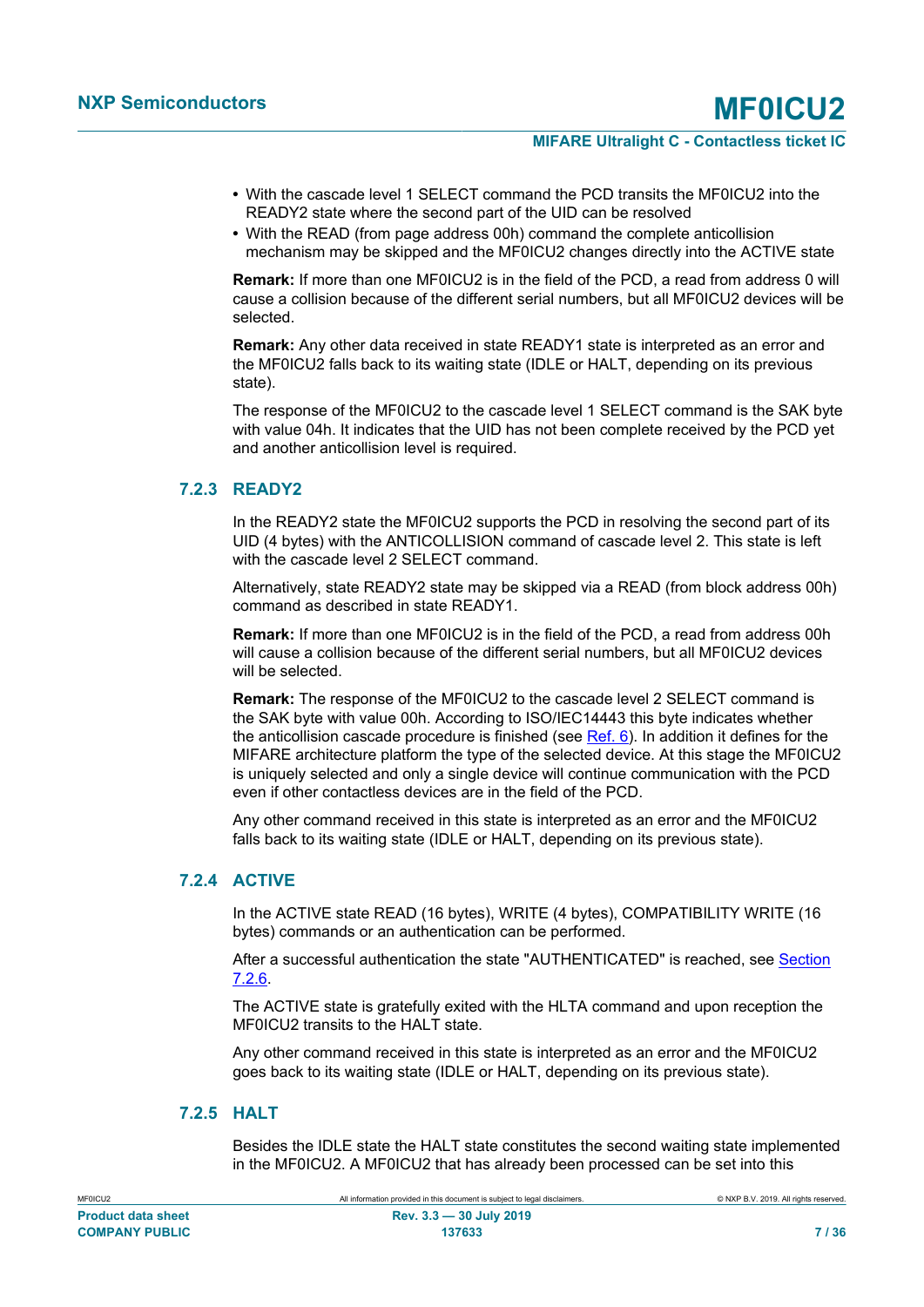state via the HLTA command. This state helps the PCD to distinguish between already processed cards and cards that have not been selected yet. The only way to get the MF0ICU2 out of this state is the WUPA command or a RF reset. Any other data received in this state is interpreted as an error and the MF0ICU2 remains in this state.

## **7.2.6 AUTHENTICATED**

<span id="page-7-0"></span>In the AUTHENTICATED state either a READ or a WRITE command may be performed to memory areas, which are only readable and/or writeable after authentication.

<span id="page-7-3"></span>Authentication is performed using the 3DES Authentication described in [Section 7.5.5.](#page-11-0)

## **7.3 Data integrity**

The following mechanisms are implemented in the contactless communication link between PCD and MF0ICU2 to ensure a reliable data transmission:

- **•** 16 bits CRC per block
- **•** Parity bit for each byte
- **•** Bit count checking
- **•** Bit coding to distinguish between "1", "0", and no information
- <span id="page-7-4"></span>**•** Channel monitoring (protocol sequence and bit stream analysis)

## **7.4 RF interface**

The RF-interface is implemented according to the standard for contactless smart cards ISO/IEC 14443 Type A (see [Ref. 1](#page-29-0) and [Ref. 2](#page-29-1)).

The RF-field from the PCD is always present (with short modulation pulses when transmitting), because it is used for the power supply of the card.

For both directions of data communication there is one start bit at the beginning of each frame. Each byte is transmitted with a parity bit (odd parity) at the end. The LSBit of the byte with the lowest byte address within selected page is transmitted first. The maximum frame length is 164 bits (16 data bytes + 2 CRC bytes =  $16 * 9 + 2 * 9 + 1$  start bit + 1 end bit).

# **7.5 Memory organization**

<span id="page-7-5"></span>The 1536-bit EEPROM memory is organized in 48 pages with 32 bits each. In the erased state the EEPROM cells are read as a logical "0", in the written state as a logical "1".

| Page address   |                 | <b>Byte number</b> |               |             |             |
|----------------|-----------------|--------------------|---------------|-------------|-------------|
| <b>Decimal</b> | <b>Hex</b>      | 0                  |               | 2           | 3           |
| 0              | 00 <sub>h</sub> |                    | serial number |             |             |
| 1              | 01h             |                    | serial number |             |             |
| 2              | 02 <sub>h</sub> | serial number      | internal      | lock bytes  | lock bytes  |
| 3              | 03h             | <b>OTP</b>         | <b>OTP</b>    | <b>OTP</b>  | <b>OTP</b>  |
| 4 to 39        | 04h to 27h      | user memory        | user memory   | user memory | user memory |
| 40             | 28h             | lock bytes         | lock bytes    |             |             |

#### <span id="page-7-2"></span><span id="page-7-1"></span>**Table 5. Memory organization**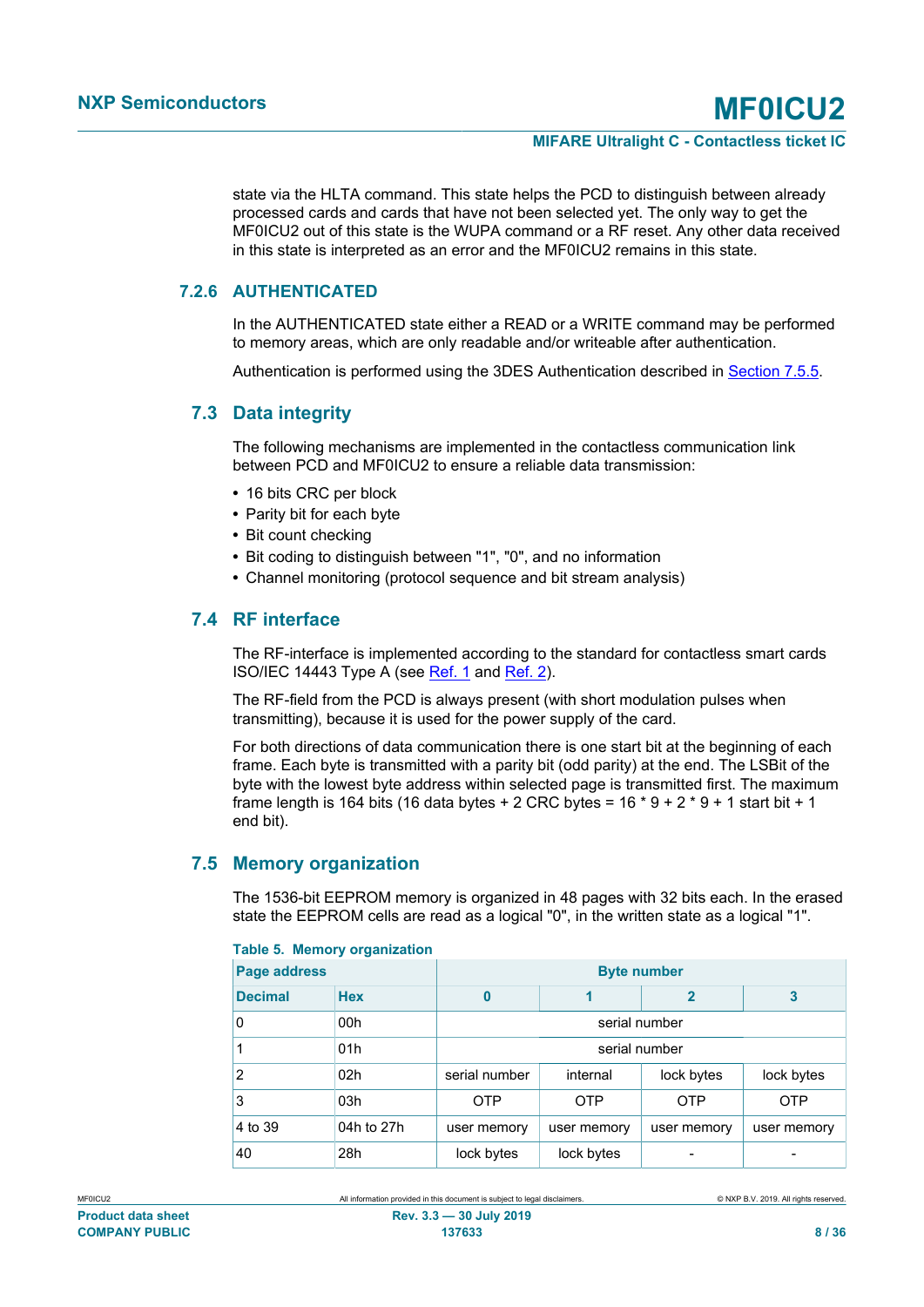| Page address   |            |                              | <b>Byte number</b>           |  |  |
|----------------|------------|------------------------------|------------------------------|--|--|
| <b>Decimal</b> | <b>Hex</b> |                              |                              |  |  |
| 41             | 29h        | 16-bit counter               | 16-bit counter               |  |  |
| 42             | 2Ah        |                              | authentication configuration |  |  |
| 43             | 2Bh        | authentication configuration |                              |  |  |
| 44 to 47       | 2Ch to 2Fh | authentication key           |                              |  |  |

# **7.5.1 UID/serial number**

<span id="page-8-2"></span>The unique 7 byte serial number (UID) and its two Block Check Character Bytes (BCC) are programmed into the first 9 bytes of the memory. It therefore covers page 00h, page 01h and the first byte of page 02h. The second byte of page 02h is reserved for internal data. Due to security and system requirements these bytes are programmed and writeprotected in the production test.

<span id="page-8-1"></span>

SN0 holds the Manufacturer ID for NXP (04h) according to ISO/IEC14443-3 and ISO/IEC 7816-6 AMD.1.

According to ISO/IEC14443-3 BCC0 is defined as CT  $\oplus$  SN0  $\oplus$  SN1  $\oplus$  SN2. Abbreviations CT stays for Cascade Tag byte (88h) and BCC1 is defined as SN3  $\oplus$  SN4 ⊕ SN5 ⊕ SN6.

## **7.5.2 Lock byte 0 and 1**

<span id="page-8-0"></span>The bits of byte 2 and byte 3 of page 02h represent the field programmable permanent read-only locking mechanism. Each page from 03h (OTP) to 0Fh can be individually locked by setting the corresponding locking bit Lx to logic 1 to prevent further write access. After locking, the corresponding page becomes read-only memory. To restrict read access to the memory refer to the authentication functionality (see [Section 7.5.5](#page-11-0))**.**

The three least significant bits of lock byte 0 are the block-locking bits. Bit 2 deals with pages 0Ah to 0Fh, bit 1 deals with pages 04h to 09h and bit 0 deals with page 03h (OTP). Once the block-locking bits are set, the locking configuration for the corresponding memory area is frozen. The functionality of the bits inside the lock bytes 0 and 1 are shown in [Table 6.](#page-9-0)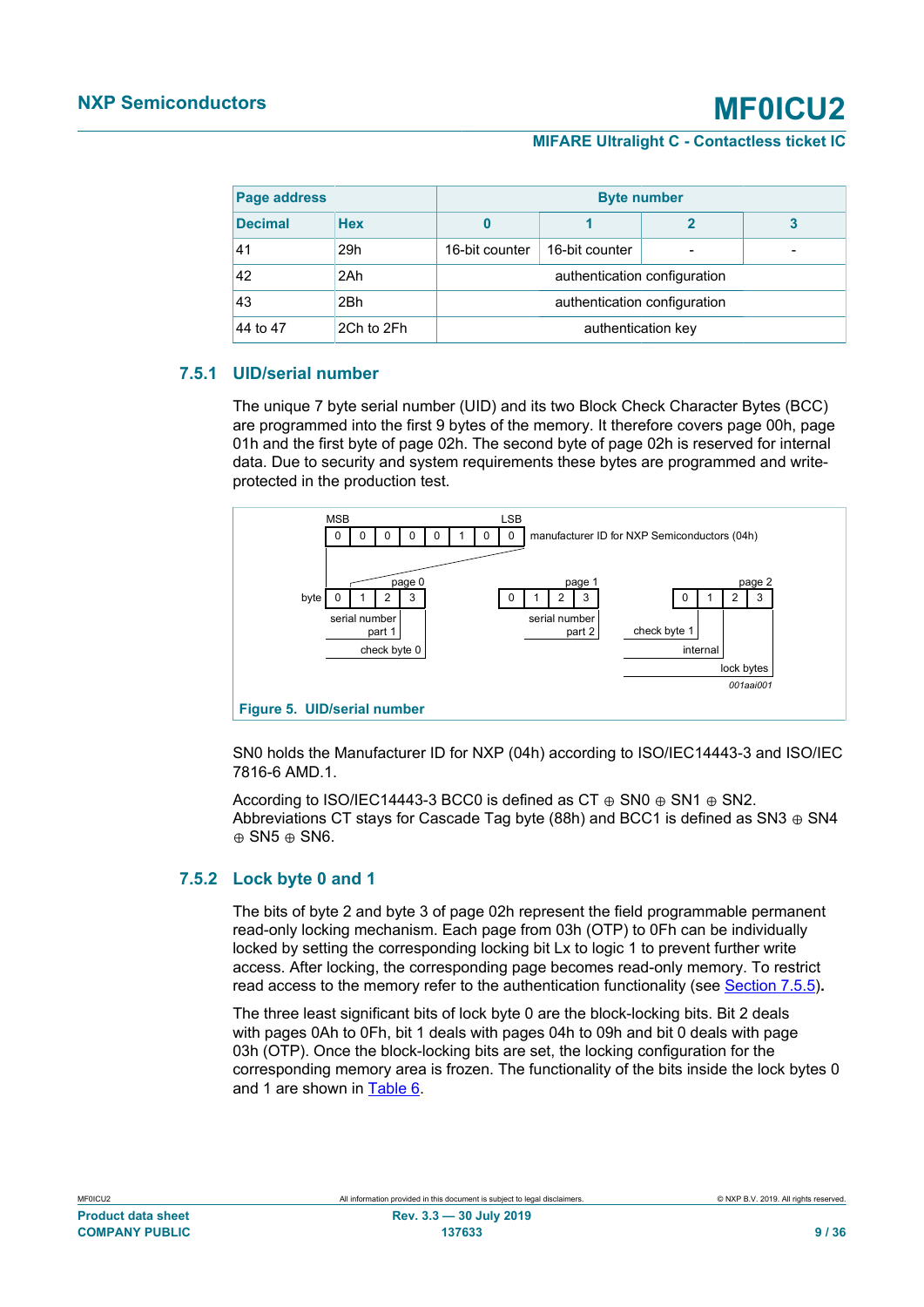<span id="page-9-3"></span>

<span id="page-9-1"></span>For example if BL15-10 is set to logic 1, then bits L15 to L10 (lock byte 1, bit[7:2]) can no longer be changed. A WRITE command or COMPATIBILITY\_WRITE command to page 02h, sets the locking and block-locking bits. Byte 2 and byte 3 of the WRITE or COMPATIBILITY\_WRITE command, and the contents of the lock bytes are bit-wise OR'ed and the result then becomes the new content of the lock bytes. This process is irreversible. If a bit is set to logic 1, it cannot be changed back to logic 0. Therefore, before writing the lock bytes, the user has to ensure that the corresponding user memory area and/or configuration bytes to be locked are correctly written.

The contents of bytes 0 and 1 of page 02h are unaffected by the corresponding data bytes of the WRITE (see [Section 9.3\)](#page-19-0) or COMPATIBILITY\_WRITE (see [Section 9.4](#page-20-0)) command.

The default value of the static lock bytes is 00 00h.

For compatibility reasons, the first 512 bits of the memory area have the same functionality as the MIFARE Ultralight MF0ICU1 (see also [Ref. 8\)](#page-30-2), meaning that the two lock bytes used for the configuration of this memory area have identical functionality. The mapping of single lock bits to memory area for the first 512 bits is shown in [Figure 6](#page-9-1) and [Table 6](#page-9-0).

| <b>Lock Byte</b> | <b>Bit</b>     | <b>Function</b> | <b>Block Locking</b><br>in Lock Byte | <b>Block Locking</b><br>in Bit |
|------------------|----------------|-----------------|--------------------------------------|--------------------------------|
| $\mathbf 0$      | 3              | lock OTP page   | $\Omega$                             | $\Omega$                       |
| 0                | 4              | lock page 4     | 0                                    | 1                              |
| $\mathbf 0$      | 5              | lock page 5     | $\Omega$                             | 1                              |
| 0                | 6              | lock page 6     | 0                                    | 1                              |
| 0                | 7              | lock page 7     | 0                                    | 1                              |
| 1                | 0              | lock page 8     | 0                                    | 1                              |
| 1                | 1              | lock page 9     | 0                                    | 1                              |
| 1                | $\overline{2}$ | lock page 10    | 0                                    | $\overline{2}$                 |
| 1                | 3              | lock page 11    | 0                                    | $\overline{2}$                 |
| 1                | 4              | lock page 12    | $\Omega$                             | 2                              |
| 1                | 5              | lock page 13    | 0                                    | 2                              |
| 1                | 6              | lock page 14    | 0                                    | 2                              |
| 1                | 7              | lock page 15    | 0                                    | 2                              |

#### <span id="page-9-2"></span><span id="page-9-0"></span>**Table 6. Functionality of lock bits in lock byte 0 and 1**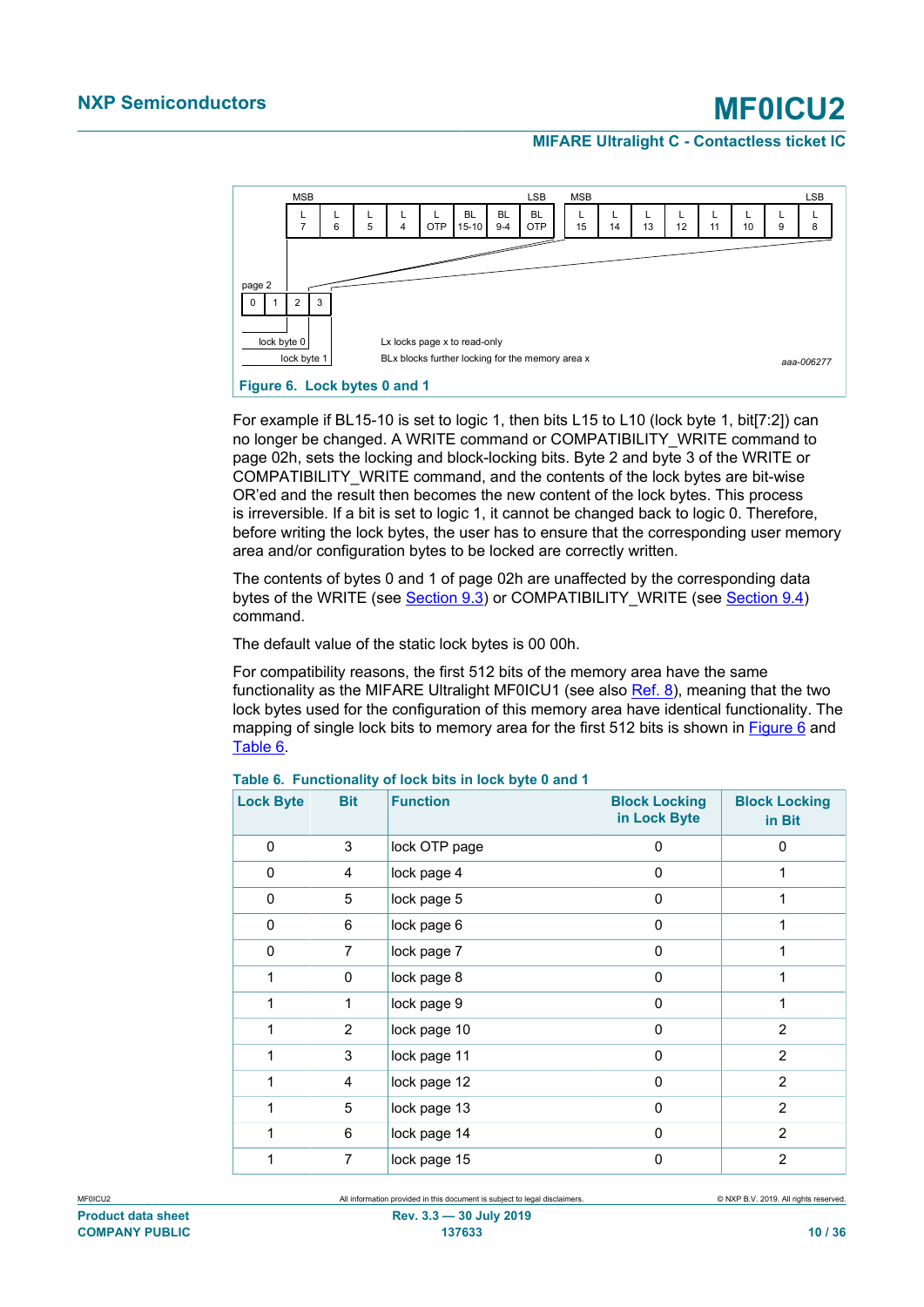Any write operation to the lock bytes 0 and 1, features anti-tearing support.

**Remark:** The configuration written in the lock bytes is valid upon the next REQA or WUPA command.

## **7.5.3 Lock byte 2 and 3**

<span id="page-10-2"></span>To lock the pages of the MF0UL21 starting at page address 10h onwards, the lock bytes 2 and 3 located in page 28h (byte 0 and 1 as shown in [Figure 7](#page-10-0)) are used. Those two lock bytes cover the memory area of 96 data bytes in pages 10h (16d) to 27h (39d) and the configuration area from page address 28h onwards. The granularity is 4 pages, compared to a single page for the first 512 bits as shown in [Figure 7](#page-10-0). The functionality of the bits inside the lock bytes 2 and 3 are shown in [Table 7.](#page-10-1)

**Remark:** Set all bits marked with RFUI to 0, when writing to the lock bytes.

<span id="page-10-4"></span>

<span id="page-10-0"></span>The default value of lock bytes 2 and 3 is 00 00h. The value of byte 3 on page 28h (see [Figure 7\)](#page-10-0) is always BDh when read.

The contents of bytes 2 and 3 of page 28h are unaffected by the corresponding data bytes of the WRITE (see [Section 9.3\)](#page-19-0) or COMPATIBILITY\_WRITE (see [Section 9.4](#page-20-0)) command.

| <b>Lock Byte</b> | <b>Bit</b> | <b>Function</b> | <b>Block Locking</b><br>in Lock Byte | <b>Block Locking</b><br>in Bit |
|------------------|------------|-----------------|--------------------------------------|--------------------------------|
| 2                | 1          | lock page 16-19 | 2                                    | 0                              |
| 2                | 2          | lock page 20-23 | 2                                    | 0                              |
| 2                | 3          | lock page 24-27 | 2                                    | 0                              |
| 2                | 5          | lock page 28-31 | 2                                    | 4                              |
| $\mathfrak{p}$   | 6          | lock page 32-35 | 2                                    | 4                              |
| 2                | 7          | lock page 36-39 | 2                                    | 4                              |
| 3                | 4          | lock Counter    | 3                                    | $\Omega$                       |
| 3                | 5          | lock AUTH0      | 3                                    | 1                              |
| 3                | 6          | lock AUTH1      | 3                                    | 2                              |
| 3                | 7          | lock Key        | 3                                    | 3                              |

#### <span id="page-10-3"></span><span id="page-10-1"></span>**Table 7. Functionality of lock bits in lock byte 2 and 3**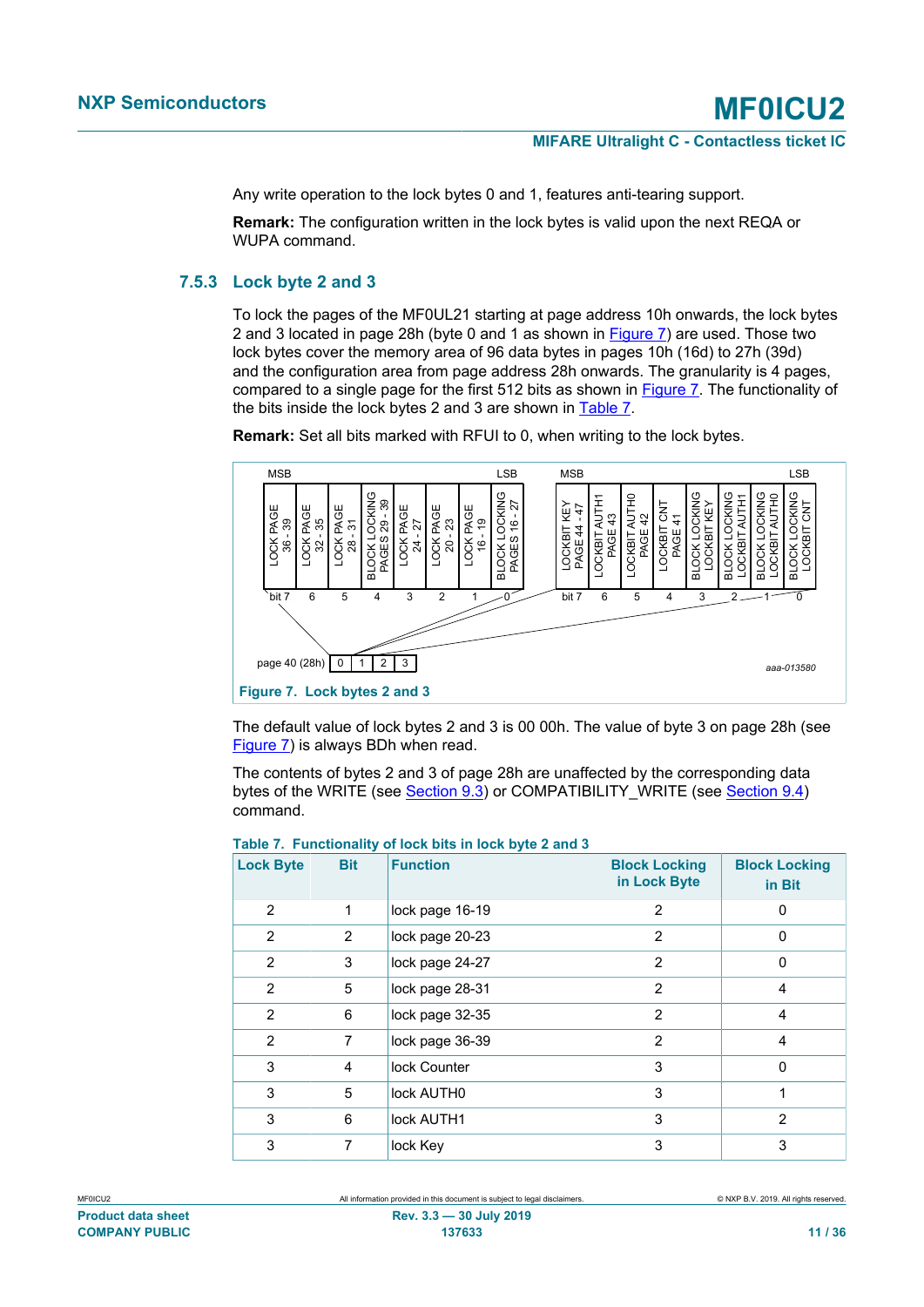Any write operation to the lock bytes 2 and 3, features anti-tearing support.

**Remark:** The configuration written in the lock bytes is valid upon the next REQA or WUPA command.

## **7.5.4 OTP bytes**

<span id="page-11-3"></span>Page 3 is the OTP page. It is preset to all "0" after production. These bytes may be bitwise modified by the WRITE or COMPATIBILITY WRITE command.

<span id="page-11-2"></span>

The bytes of the WRITE command and the current contents of the OTP bytes are bitwise "OR-ed" and the result forms the new content of the OTP bytes. This process is irreversible. If a bit is set to "1", it cannot be changed back to "0" again.

The default value of the OTP bytes is 00 00 00 00h.

<span id="page-11-0"></span>Any write operation to the OTP bytes features anti-tearing support.

### **7.5.5 3DES Authentication**

The 3DES Authentication implemented in the MF0ICU2 proves that two entities hold the same secret and each entity can be seen as a reliable partner for onwards communication. The applied encryption algorithm ek() is the 2 key 3DES encryption (see [Ref. 9\)](#page-30-3) in Cipher-Block Chaining (CBC) mode as described in ISO/IEC 10116 (see [Ref.](#page-30-4) [10](#page-30-4)). The Initial Value (IV) of the first encryption of the protocol is the all zero block. For the subsequent encryptions the IV consists of the last ciphertext block.

<span id="page-11-1"></span>The following table shows the communication flow during authentication:

#### **Table 8. 3DES authentication**

| PCD                                                                                                                                         | Data exchanged PICC                    |      |
|---------------------------------------------------------------------------------------------------------------------------------------------|----------------------------------------|------|
| The reader device is always the entity<br>which starts an authentication procedure.<br>This is done by sending the command<br>AUTHENTICATE. | "1Ah"<br>$\rightarrow$<br>AUTHENTICATE | Step |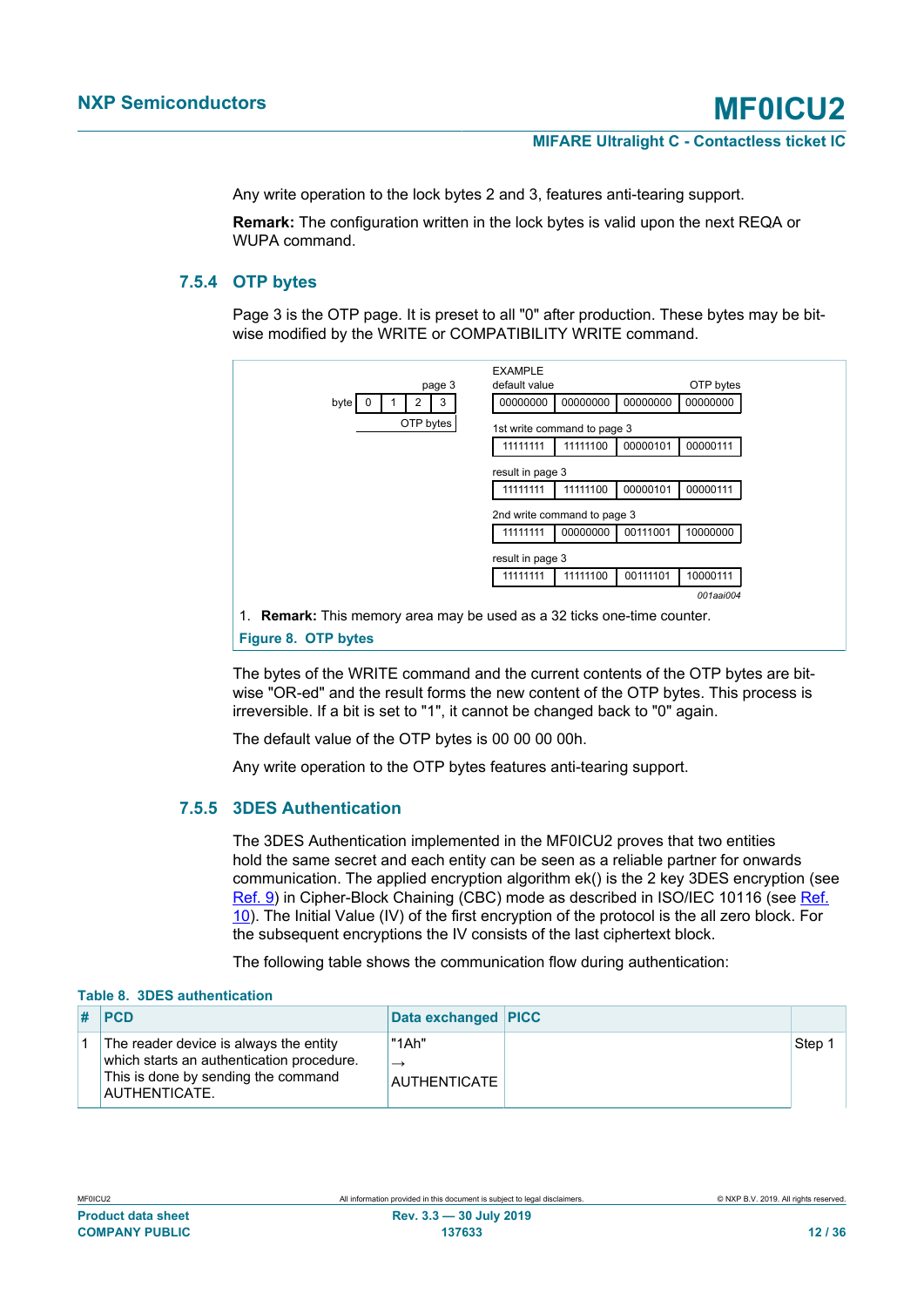## **MIFARE Ultralight C - Contactless ticket IC**

| #              | <b>PCD</b>                                                                                                                                                                                                                                                  | Data exchanged PICC                                       |                                                                                                                                                                                                                                                                                                                                                                                                                                                                                                                                                                                                                                                                                                                        |        |
|----------------|-------------------------------------------------------------------------------------------------------------------------------------------------------------------------------------------------------------------------------------------------------------|-----------------------------------------------------------|------------------------------------------------------------------------------------------------------------------------------------------------------------------------------------------------------------------------------------------------------------------------------------------------------------------------------------------------------------------------------------------------------------------------------------------------------------------------------------------------------------------------------------------------------------------------------------------------------------------------------------------------------------------------------------------------------------------------|--------|
| $\overline{2}$ |                                                                                                                                                                                                                                                             | $\leftarrow$<br>"AFh"   <br>8 bytes<br>ek(RndB)           | The PICC generates a 8 byte random<br>number RndB. This random number is en<br>ciphered with the key, denoted by ek(RndB),<br>and is then transmitted to the PCD.                                                                                                                                                                                                                                                                                                                                                                                                                                                                                                                                                      |        |
| $\sqrt{3}$     | The PCD itself generates a 8 byte random<br>number RndA. This RndA is concatenated<br>with RndB' and enciphered with the key. Rn<br>dB' is generated by rotating the original Rnd<br>B left by 8 bits. This token ek(RndA    RndB')<br>is sent to the PICC. | $\rightarrow$<br>"AFh"   <br>16 bytes<br>ek(RndA    RndB' |                                                                                                                                                                                                                                                                                                                                                                                                                                                                                                                                                                                                                                                                                                                        |        |
| $\overline{4}$ |                                                                                                                                                                                                                                                             | $\leftarrow$<br>"00h"   <br>8 bytes<br>ek(RndA')          | The PICC runs an decipherment on the<br>received token and thus gains RndA +<br>RndB'. The PICC can now verify the sent Rn<br>dB' by comparing it with the RndB' obtained<br>by rotating the original RndB left by 8 bits<br>internally.<br>A successful verification proves to the PICC<br>that the PICC and the PCD posses the same<br>secret key.<br>If the verification fails, the PICC stops the<br>authentication procedure and returns an<br>error message.<br>As the PICC also received the random<br>number RndA, generated by the PCD, it can<br>perform a rotate left operation by 8 bits on<br>RndA to gain RndA', which is enciphered<br>again, resulting in ek(RndA'). This token is<br>sent to the PCD. | Step 2 |
| 5              | The PCD runs a decipherment on the<br>received ek(RndA') and thus gains RndA' for<br>comparison with the PCD-internally rotated<br>RndA'.<br>If the comparison fails, the PCD exits the                                                                     |                                                           |                                                                                                                                                                                                                                                                                                                                                                                                                                                                                                                                                                                                                                                                                                                        |        |
|                | procedure and may halt the PICC.                                                                                                                                                                                                                            |                                                           |                                                                                                                                                                                                                                                                                                                                                                                                                                                                                                                                                                                                                                                                                                                        |        |
| 6              |                                                                                                                                                                                                                                                             |                                                           | The PICC sets the state to authenticate.                                                                                                                                                                                                                                                                                                                                                                                                                                                                                                                                                                                                                                                                               |        |

The cryptographic method is based on 3DES in CBC mode.

See command details in **Section 9.5**. The used key is a double length DES Key; where the parity bits are not checked or used.

## **7.5.6 3DES Authentication example**

<span id="page-12-2"></span><span id="page-12-1"></span>A numerical example of a 3DES authentication process is shown below in [Table 9.](#page-12-0) The key used in the example has a value of 49454D4B41455242214E4143554F5946h.

<span id="page-12-0"></span>**Table 9. Numerical 3DES authentication example**

| $\#$ PCD                           | Data exchanged           | <b>PICC</b> |
|------------------------------------|--------------------------|-------------|
| start the authentication procedure | $\overline{\phantom{a}}$ |             |
|                                    | 1Ah                      |             |

MF0ICU2 All information provided in this document is subject to legal disclaimers. © NXP B.V. 2019. All rights reserved. **Product data sheet Rev. 3.3 — 30 July 2019 COMPANY PUBLIC 137633 13 / 36**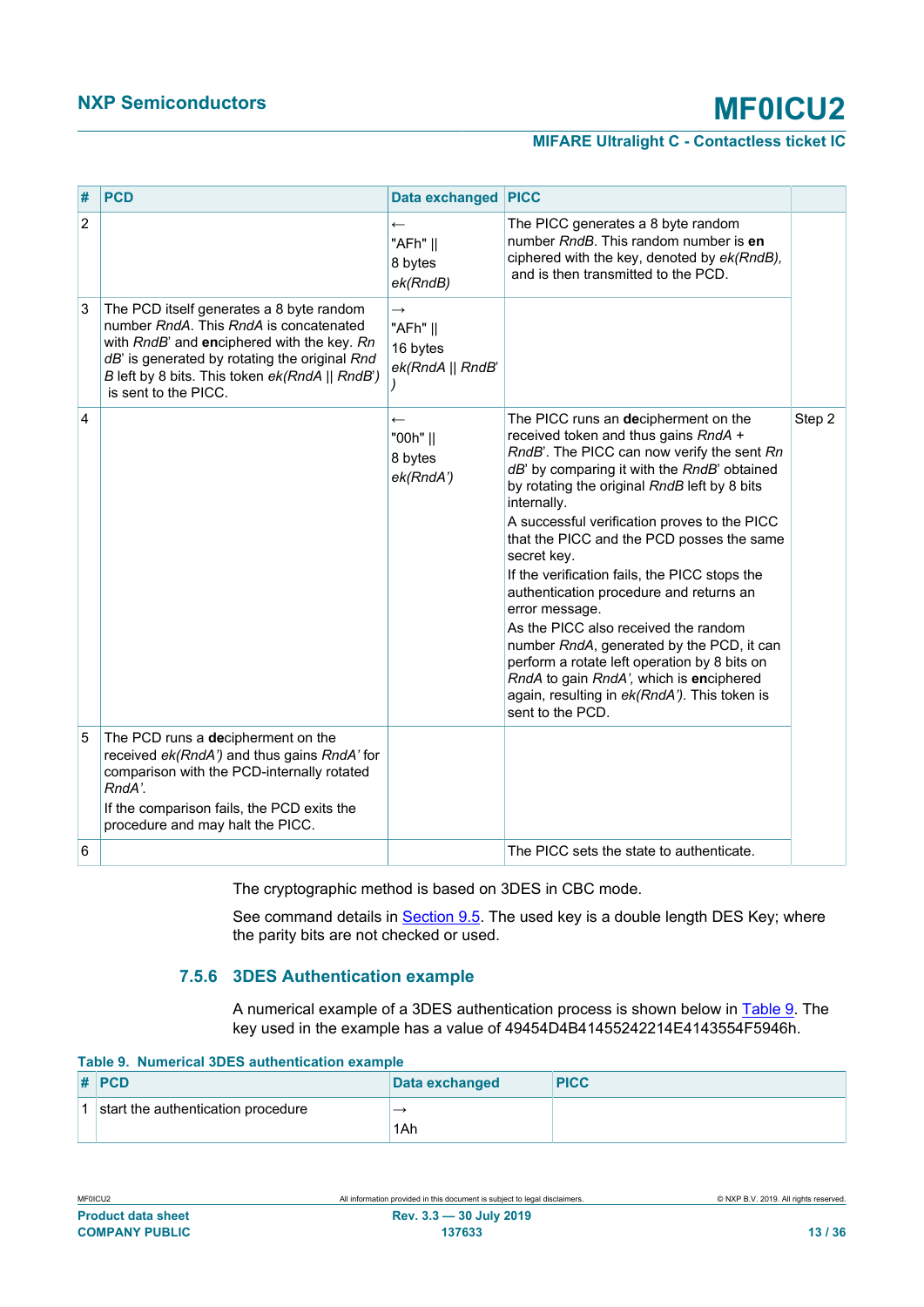|                | $#$ PCD                                                                                                                                                                                                                                       | Data exchanged                                          | <b>PICC</b>                                                                                                                                  |
|----------------|-----------------------------------------------------------------------------------------------------------------------------------------------------------------------------------------------------------------------------------------------|---------------------------------------------------------|----------------------------------------------------------------------------------------------------------------------------------------------|
| $\overline{2}$ |                                                                                                                                                                                                                                               | $\leftarrow$<br>AF577293FD2F34CA51                      | generate RndB = $51E764602678DF2B$<br>$IV = 0000000000000000$<br>$ek(RndB) = 577293FD2F34CA51$                                               |
| 3              | decipher ek(RndB) to retrieve RndB<br>generate RndA = A8AF3B256C75ED40<br>RndB' = E764602678DF2B51<br>$RndA+RndB' =$<br>A8AF3B256C75ED40E764602678DF2B51<br>$IV = 577293FD2F34CA51$<br>$ek(RndA+RndB') =$<br>0A638559FC7737F9F15D7862EBBE967A | $\rightarrow$<br>AF0A638559FC7737F9<br>F15D7862EBBE967A |                                                                                                                                              |
| $\overline{4}$ |                                                                                                                                                                                                                                               | $\leftarrow$<br>003B884FA07C137CE1                      | decipher ek(RndA+RndB') to retrieve RndA<br>verify RndB'<br>RndA'=AF3B256C75ED40A8<br>$IV = F15D7862EBBE967A$<br>ek(RndA')= 3B884FA07C137CE1 |
| 5              | decipher and verify ek(RndA')                                                                                                                                                                                                                 |                                                         |                                                                                                                                              |

# **7.5.7 Programming of 3DES key to memory**

<span id="page-13-2"></span>The 16 bytes of the 3DES key are programmed to memory pages from 2Ch to 2Fh. The keys are stored in memory as shown in [Table 10.](#page-13-0) The key itself can be written during personalization or at any later stage using the WRITE (see [Section 9.3](#page-19-0)) or COMPATIBILITY WRITE (see **[Section 9.4\)](#page-20-0)** command. For both commands, Byte 0 is always sent first.

| $14010$ TV: TWY INVINCEY CONTIGUIUS |         |                |                |                |                |
|-------------------------------------|---------|----------------|----------------|----------------|----------------|
| <b>Byte address</b>                 |         | 0 <sub>h</sub> | 1 <sub>h</sub> | 2 <sub>h</sub> | 3 <sub>h</sub> |
| Page address                        |         | <b>Byte 0</b>  | <b>Byte 1</b>  | <b>Byte 2</b>  | <b>Byte 3</b>  |
| 2Ch                                 | Page 44 | Key1 / K0      | <b>Key1/K1</b> | Key1/K2        | Key1/K3        |
| 2Dh                                 | Page 45 | Key1/K4        | Key1 / K5      | Key1/K6        | <b>Key1/K7</b> |
| 2Eh                                 | Page 46 | Key2/K0        | Key2/K1        | Key2 / K2      | Key2/K3        |
| 2Fh                                 | Page 47 | Key2 / K4      | Key2 / K5      | Key2 / K6      | Key2 / K7      |

#### <span id="page-13-1"></span><span id="page-13-0"></span>**Table 10. Key memory configuration**

On example of Key1 = 0001020304050607h and Key2 = 08090A0B0C0D0E0Fh, the command sequence needed for key programming with WRITE command is:

- **•** A2 2C 07 06 05 04 CRC
- **•** A2 2D 03 02 01 00 CRC
- **•** A2 2E 0F 0E 0D 0C CRC
- **•** A2 2F 0B 0A 09 08 CRC

The memory content after those (COMPATIBILITY) WRITE commands is shown in [Table](#page-14-0) [11](#page-14-0).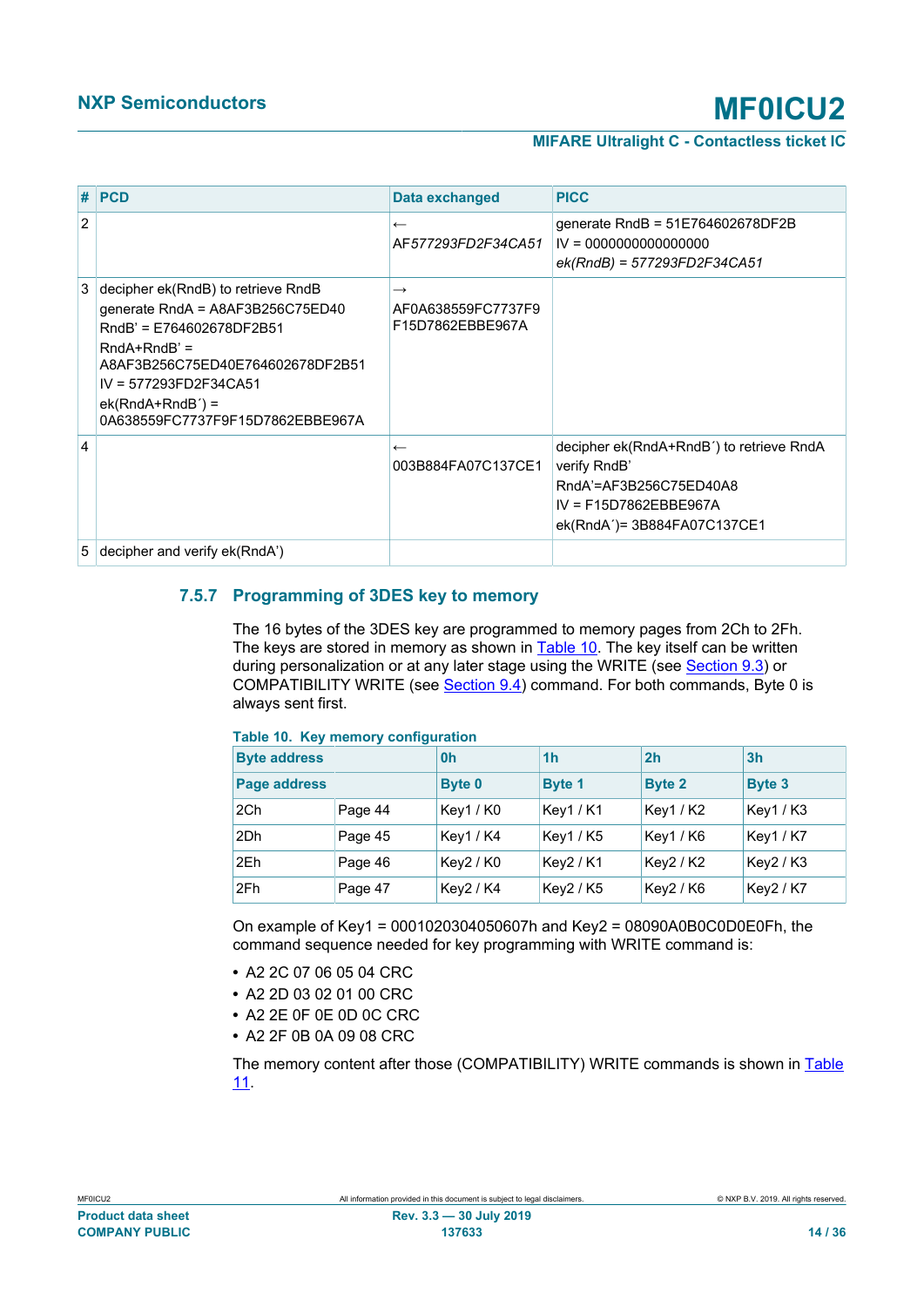| <b>Byte address</b> |         | 0h            | 1 <sub>h</sub> | 2h            | 3 <sub>h</sub> |
|---------------------|---------|---------------|----------------|---------------|----------------|
| Page address        |         | <b>Byte 0</b> | <b>Byte 1</b>  | <b>Byte 2</b> | <b>Byte 3</b>  |
| 2Ch                 | Page 44 | 07            | 06             | 05            | 04             |
| 2Dh                 | Page 45 | 03            | 02             | 01            | 00             |
| 2Eh                 | Page 46 | 0F            | 0E             | 0D            | $_{0C}$        |
| 2Fh                 | Page 47 | 0B            | 0A             | 09            | 08             |

<span id="page-14-3"></span><span id="page-14-0"></span>**Table 11. Memory content based on example configuration**

The memory pages holding the authentication key can never be read, independent of the configuration.

**Remark:** A re-programmed authentication key is only valid for authentication after a RF reset or a re-activation.

### **7.5.8 Configuration for memory access via 3DES Authentication**

<span id="page-14-5"></span>The behavior of the memory access rights depending on the authentication is configured with two configuration bytes, AUTH0 and AUTH1, located in pages 2Ah and 2Bh. Both configuration bytes are located in Byte 0 of the respective pages (see also [Table 5](#page-7-1)).

- **•** AUTH0 defines the page address from which the authentication is required. Valid address values for byte AUTH0 are from 03h to 30h.
- **•** Setting AUTH0 to 30h effectively disables memory protection.
- **•** AUTH1 determines if write access is restricted or both read and write access are restricted, see [Table 12](#page-14-1)

#### <span id="page-14-4"></span><span id="page-14-1"></span>**Table 12. AUTH1 bit description**

| <b>Bit</b> | <b>Value</b> | <b>Description</b>                                                  |
|------------|--------------|---------------------------------------------------------------------|
| 1 to $7$   | anv          | ignored                                                             |
|            |              | write access restricted, read access allowed without authentication |
|            |              | read and write access restricted                                    |

### **7.5.9 Data pages**

<span id="page-14-2"></span>The MF0ICU2 features 144 bytes of data memory. The EEPROM memory is organized in pages with 4 bytes per page. The user memory area ranges from page 04h to 27h.

**Remark:** The default content of the user memory pages 04h to 27h at delivery is not defined.

A write access to data memory is done with a WRITE (see [Section 9.3](#page-19-0)) or a COMPATIBILITY WRITE (see [Section 9.4\)](#page-20-0) command. In both cases, 4 bytes of memory - (one page) - will be written. Write access to data memory can be permanently restricted via lock bytes (see [Section 7.5.2](#page-8-0) and [Section 7.5.3\)](#page-10-2) and/or permanently or temporary restricted using an authentication (see [Section 7.5.5\)](#page-11-0).

<span id="page-14-6"></span>Reading data is done using the READ command (see [Section 9.2\)](#page-18-0).

## **7.5.10 Initial memory configuration**

The memory configuration of MF0ICU2 in delivery state is shown in [Table 13:](#page-15-0)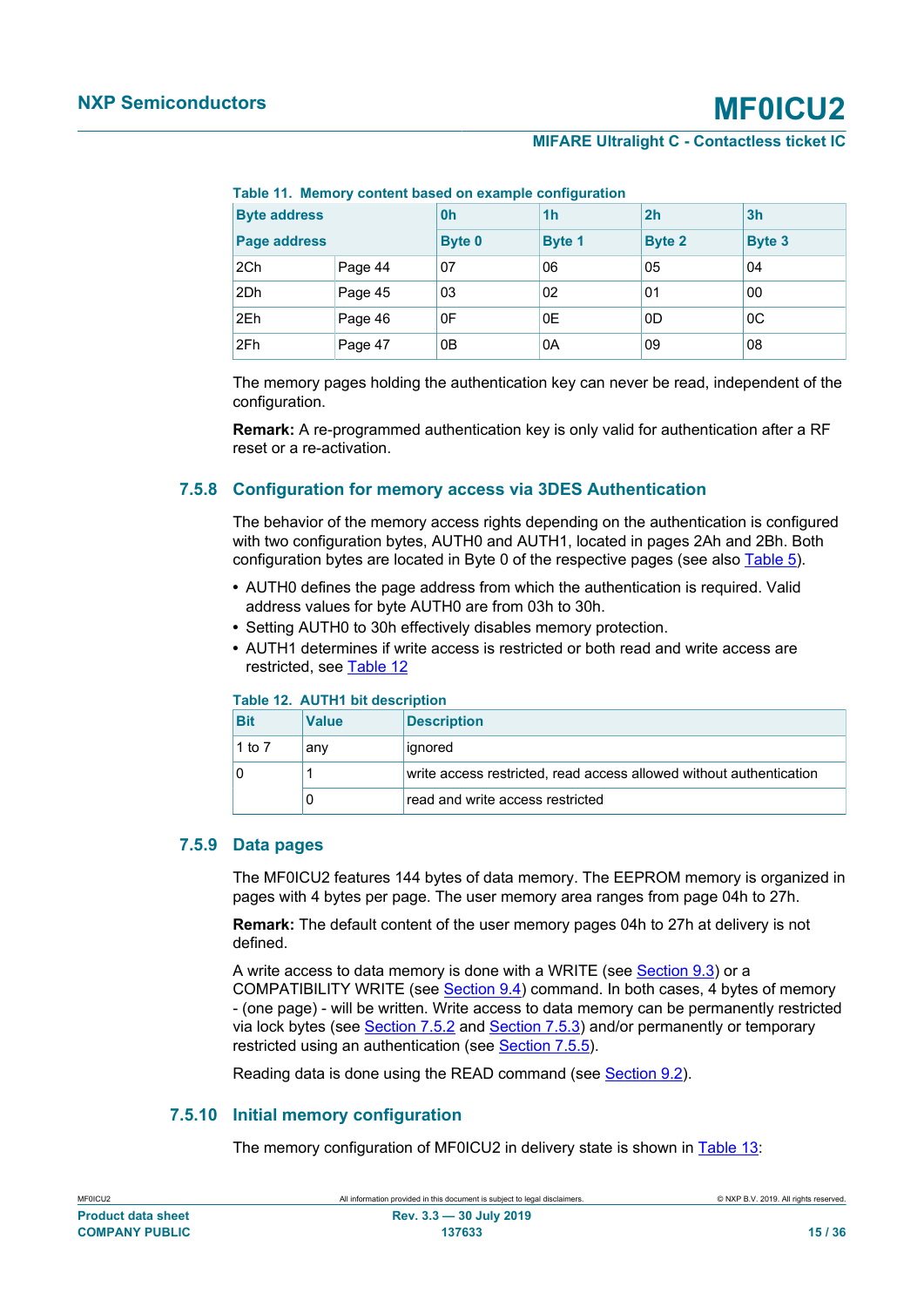| Page address   |            | <b>Byte number</b> |                         |                 |                  |  |
|----------------|------------|--------------------|-------------------------|-----------------|------------------|--|
| dec.           | hex.       | $\bf{0}$           | $\overline{\mathbf{1}}$ | $\overline{2}$  | 3                |  |
| 0              | 00h        | SN <sub>0</sub>    | SN <sub>1</sub>         | SN <sub>2</sub> | BCC <sub>0</sub> |  |
| 1              | 01h        | SN <sub>3</sub>    | SN <sub>4</sub>         | SN <sub>5</sub> | SN <sub>6</sub>  |  |
| $\overline{2}$ | 02h        | BCC1               | internal                | 00h             | 00h              |  |
| 3              | 03h        | 00h                | 00h                     | 00h             | 00h              |  |
| 4 to 39        | 04h to 27h | not defined        | not defined             | not defined     | not defined      |  |
| 40             | 28h        | 00h                | 00h                     | rfu             | rfu              |  |
| 41             | 29h        | 00h                | 00h                     | rfu             | rfu              |  |
| 42             | 2Ah        | 30h                | rfu                     | rfu             | rfu              |  |
| 43             | 2Bh        | 00h                | rfu                     | rfu             | rfu              |  |
| 44             | 2Ch        | 42h                | 52h                     | 45h             | 41h              |  |
| 45             | 2Dh        | 4Bh                | 4Dh                     | 45h             | 49h              |  |
| 46             | 2Eh        | 46h                | 59h                     | 4Fh             | 55h              |  |
| 47             | 2Fh        | 43h                | 41h                     | 4Eh             | 21h              |  |

#### <span id="page-15-1"></span><span id="page-15-0"></span>**Table 13. Initial memory organization**

This configuration ensures that the complete memory area is available for personalization, without knowledge of the authentication key. All lock bytes are set to zero meaning that no page or functionality is locked. The Counter is set to zero.

**Remark:** It is strongly recommended to program the authentication key during personalization in a secure environment and configure the AUTH0 byte at least in a way that the key and the AUTH0 and AUTH1 bytes can only be overwritten with prior authentication. This can be achieved by setting AUTH0 to 2Ah.

### **7.5.11 Counter**

<span id="page-15-2"></span>The MF0ICU2 features a 16-bit one-way counter, located at the first two bytes of page 29h. The default counter value is 0000h.

The first $^1$  valid WRITE or COMPATIBILITY WRITE to address 29h can be performed with any value in the range between 0001h and FFFFh and corresponds to the initial counter value. Every consecutive WRITE command, which represents the increment, can contain values between 0001h and 000Fh. Upon such WRITE command and following mandatory RF reset, the value written to the address 29h is added to the counter content.

After the initial write, only the lower nibble of the first data byte is used for the increment value (0h-Fh) and the remaining part of the data is ignored. Once the counter value reaches FFFFh and an increment is performed via a valid WRITE command, the MF0ICU2 will reply a NAK. If the sum of counter value and increment is higher than FFFFh, MF0ICU2 will reply a NAK and will not increment the counter.

An increment by zero (0000h) is always possible, but does not have any impact to the counter value.

It is recommended to protect the access to the counter functionality by authentication.

An example for the counter functionality is shown in [Figure 9](#page-16-0).

MF0ICU2 All information provided in this document is subject to legal disclaimers. © NXP B.V. 2019. All rights reserved.

<sup>1</sup> The first valid write is defined as a write to a counter value of 0000h with an argument different than zero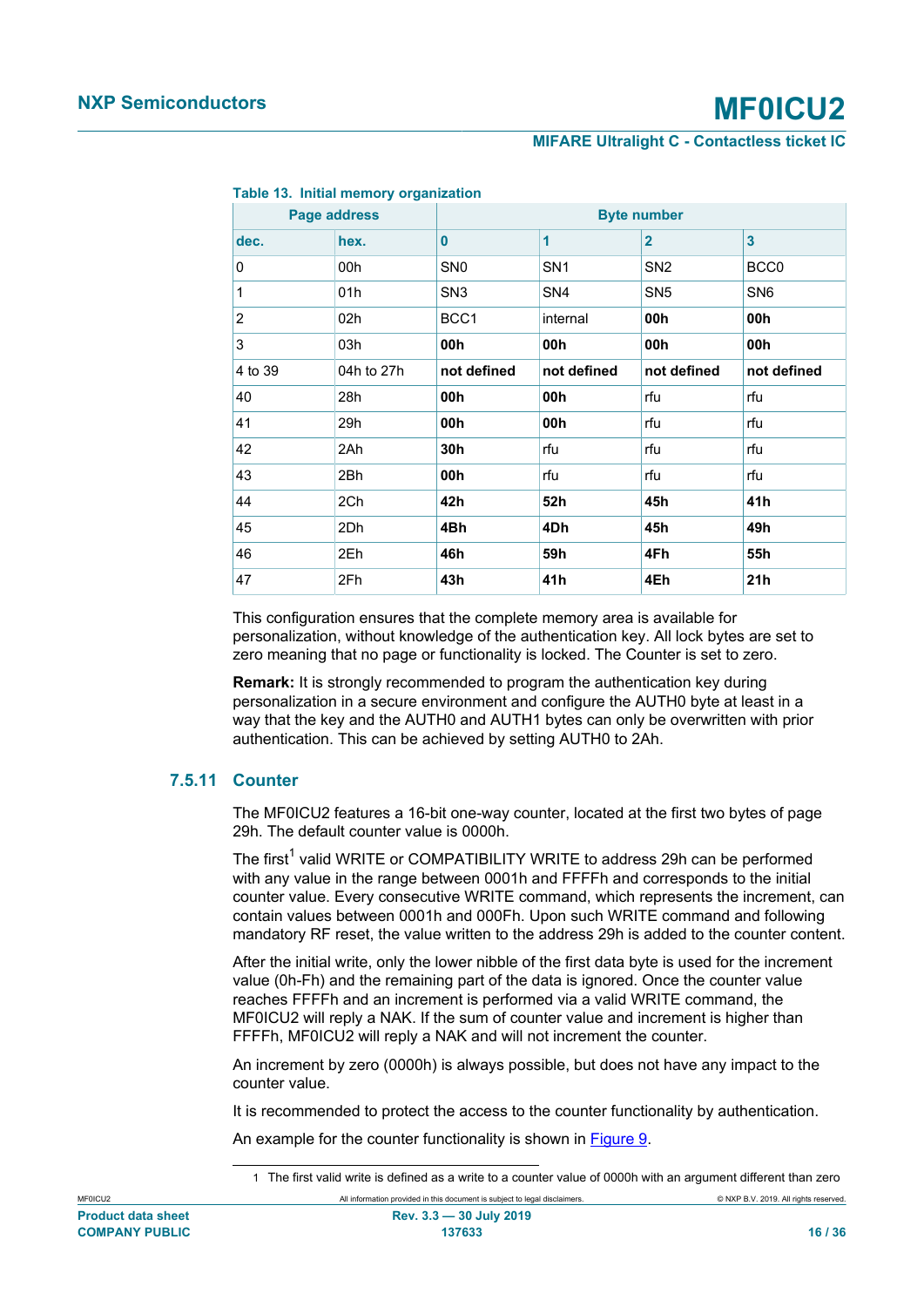<span id="page-16-3"></span>

# <span id="page-16-4"></span>**8 Command overview**

<span id="page-16-0"></span>The MIFARE Ultralight C card activation follows the ISO/IEC 14443 Type A. After the MIFARE Ultralight C card has been selected, it can either be deactivated using the ISO/ IEC 14443 Halt command, or the MIFARE Ultralight C commands can be performed. For more details about the card activation refer to [Ref. 2.](#page-29-1)

# **8.1 MIFARE Ultralight C command overview**

<span id="page-16-5"></span>All available commands for the MIFARE Ultralight C are shown in [Table 14.](#page-16-1) All memory access commands are transmitted in plain, only the AUTHENTICATE command uses 3DES encryption, see [Section 9.5](#page-22-0).

<span id="page-16-1"></span>

| <b>Command</b>             | <b>ISO/IEC 14443</b>     | <b>Command code</b><br>(hexadecimal) |
|----------------------------|--------------------------|--------------------------------------|
| Request                    | <b>REQA</b>              | 26h (7 bit)                          |
| Wake-up                    | <b>WUPA</b>              | 52h (7 bit)                          |
| Anticollision CI 1         | Anticollision CL1        | 93h 20h                              |
| Select CL1                 | Select CL1               | 93h 70h                              |
| <b>Anticollision CL2</b>   | <b>Anticollision CL2</b> | 95h 20h                              |
| Select CL <sub>2</sub>     | Select CL2               | 95h 70h                              |
| Halt                       | Halt                     | 50h 00h                              |
| <b>READ</b>                | $\overline{\phantom{0}}$ | 30h                                  |
| <b>WRITE</b>               | $\overline{\phantom{0}}$ | A2h                                  |
| <b>COMPATIBILITY WRITE</b> | -                        | A0h                                  |
| <b>AUTHENTICATE</b>        | -                        | 1Ah                                  |
|                            |                          |                                      |

<span id="page-16-2"></span>**Table 14. Command overview**

All commands use the coding and framing as described in [Ref. 1](#page-29-0) and [Ref. 2](#page-29-1) if not otherwise specified.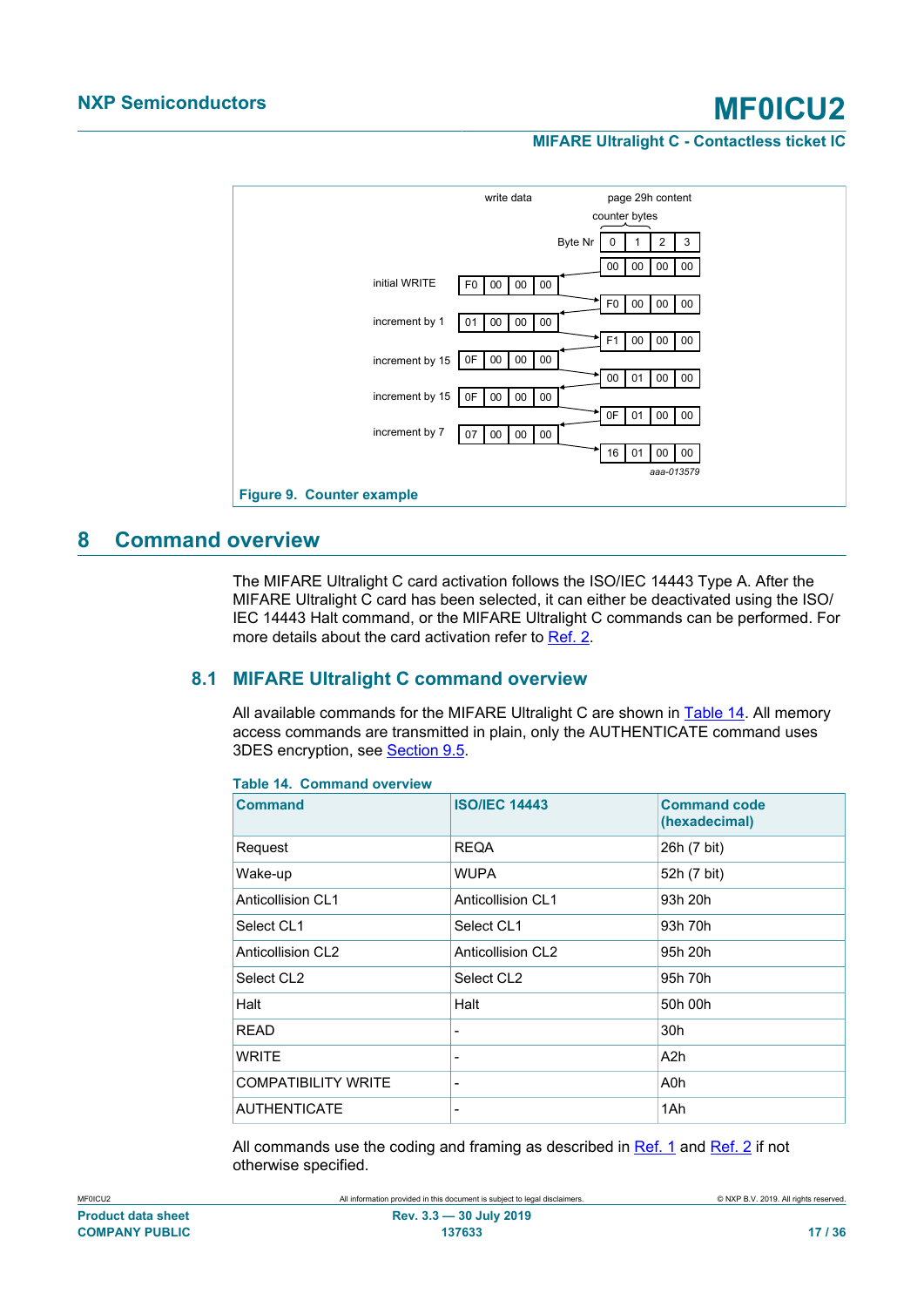# **8.2 Timings**

<span id="page-17-5"></span>The timing shown in this document are not to scale and values are rounded to 1 μs.

All given command and response transmission times refer to the data frames including start of communication and end of communication. A PCD data frame contains the start of communication (1 "start bit") and the end of communication (one logic  $0 + 1$  bit length of unmodulated carrier). A PICC data frame contains the start of communication (1 "start bit") and the end of communication (1 bit length of no subcarrier).

The minimum command response time is specified according to [Ref. 2](#page-29-1) as an integer n which specifies the PCD to PICC frame delay time. The frame delay time (FDT) from PICC to PCD is at least 87 μs which corresponds to a n=9. The maximum command response time is specified as a time-out value. Depending on the command, the  $T_{ACK}$ value specified for command responses defines the PCD to PICC frame delay time. It does it for either the 4-bit ACK/NAK value specified in [Section 8.3](#page-17-0) or for a data frame.

All command timings are according to ISO/IEC 14443-3 frame specification as shown for the Frame Delay Time in [Figure 10](#page-17-1). For more details refer to [Ref. 1](#page-29-0) and [Ref. 2.](#page-29-1)

<span id="page-17-4"></span>

<span id="page-17-1"></span>**Remark:** Due to the coding of commands, the measured timings usually excludes (a part of) the end of communication. Consider this factor when comparing the specified with the measured times.

# **8.3 MIFARE Ultralight C ACK and NAK**

<span id="page-17-0"></span>The MIFARE Ultralight C - Contactless ticket IC uses, apart from the responses defined in the following sections, two half-byte answers to acknowledge the command received in ACTIVE and AUTHENTICATED state (see [Figure 4](#page-5-0)) abbreviated as ACK and NAK.

The MIFARE Ultralight C - Contactless ticket IC distinguishes between positive (ACK) and negative (NAK) acknowledge. Valid values for ACK and NAK are shown in [Table 15](#page-17-2).

<span id="page-17-2"></span>

| Table 15. ACK and NAK values |                            |  |  |  |
|------------------------------|----------------------------|--|--|--|
| <b>Answer value</b>          | <b>Answer explanation</b>  |  |  |  |
| <sup>I</sup> Ah              | positive acknowledge (ACK) |  |  |  |

## <span id="page-17-3"></span>**Table 15. ACK and NAK values**

| .                         |  |
|---------------------------|--|
| <b>Product data sheet</b> |  |
| <b>COMPANY PUBLIC</b>     |  |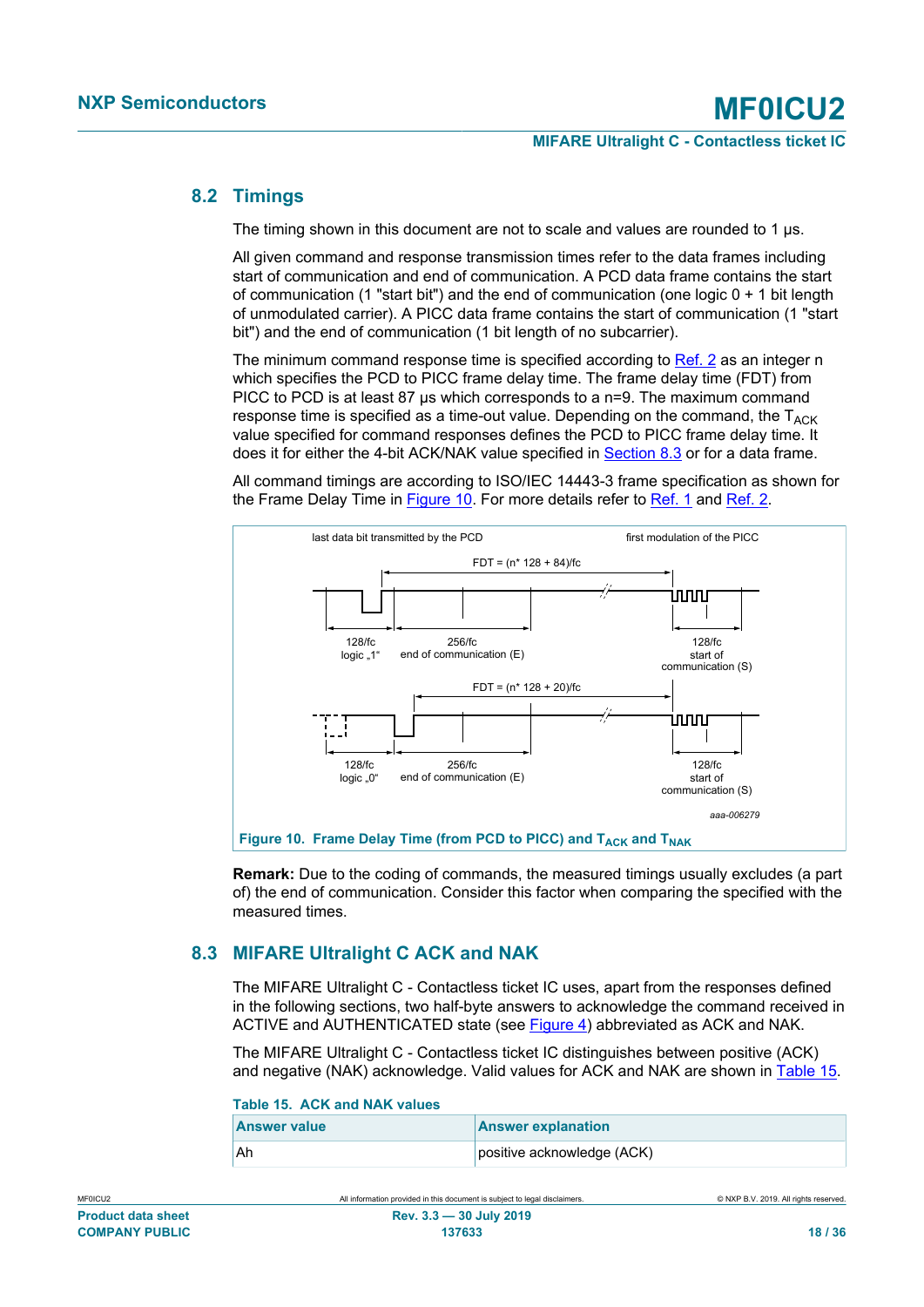| <b>Answer value</b> | <b>Answer explanation</b>   |
|---------------------|-----------------------------|
| l 2h                | NAK for EEPROM write error  |
| 1h                  | NAK for parity or CRC error |
| l Oh                | NAK for any other error     |

After every NAK, the MF0ICU2 performs an internal reset and returns to IDLE or HALT state.

**Remark:** Any 4-bit response different from Ah shall be interpreted as NAK, although not all 4-bit values are detailed in [Table 15](#page-17-2)

# **8.4 Summary of device identification data**

<span id="page-18-1"></span>For more details on the values below please refer to [Ref. 2](#page-29-1), [Ref. 3](#page-29-4) and [Ref. 4](#page-29-3).

| Code                | Length | <b>Value</b>    | <b>Binary Format</b> | <b>Remark</b>                                                      |
|---------------------|--------|-----------------|----------------------|--------------------------------------------------------------------|
| <b>ATQA</b>         | 2 Byte | 0044h           | 0000 0000 0100 0100  |                                                                    |
| <b>CT</b>           | 1 Byte | 88h             | 1000 1000            | Cascade Tag, ensures<br>collision with cascade<br>level 1 products |
| SAK (casc. level 1) | 1 Byte | 04h             | 0000 0100            | '1' indicates additional<br>cascade level                          |
| SAK (casc. level 2) | 1 Byte | 00 <sub>h</sub> | 0000 0000            | indicates complete UID<br>and MIFARE Ultralight<br>functionality   |
| Manufacturer Byte   | 1 Byte | 04h             | 0000 0100            | indicates NXP<br>Semiconductors as<br>manufacturer                 |

<span id="page-18-2"></span>**Table 16. Summary of relevant data for device identification**

# <span id="page-18-3"></span>**9 MIFARE Ultralight C - Contactless ticket IC commands**

## <span id="page-18-4"></span>**9.1 MIFARE Ultralight C - Contactless ticket IC card activation**

The ATQA and SAK values are identical as for MF0ICU1 (see [Ref. 8\)](#page-30-2). For information on ISO 14443 card activation, see [Ref. 4](#page-29-3). Summary of data relevant for device identification is given in **Section 8.4.** 

# <span id="page-18-0"></span>**9.2 READ**

The READ command takes the page address as a parameter. Only addresses 00h to 2Bh are decoded. For higher addresses the MF0ICU2 returns a NAK. The MF0ICU2 responds to the READ command by sending 16 bytes starting from the page address defined in the command (e.g. if ADR is 03h, pages 03h, 04h, 05h, 06h are returned). The command structure is shown in [Figure 11](#page-19-1) and [Table 17.](#page-19-2)

[Table 18](#page-19-3) shows the required timing.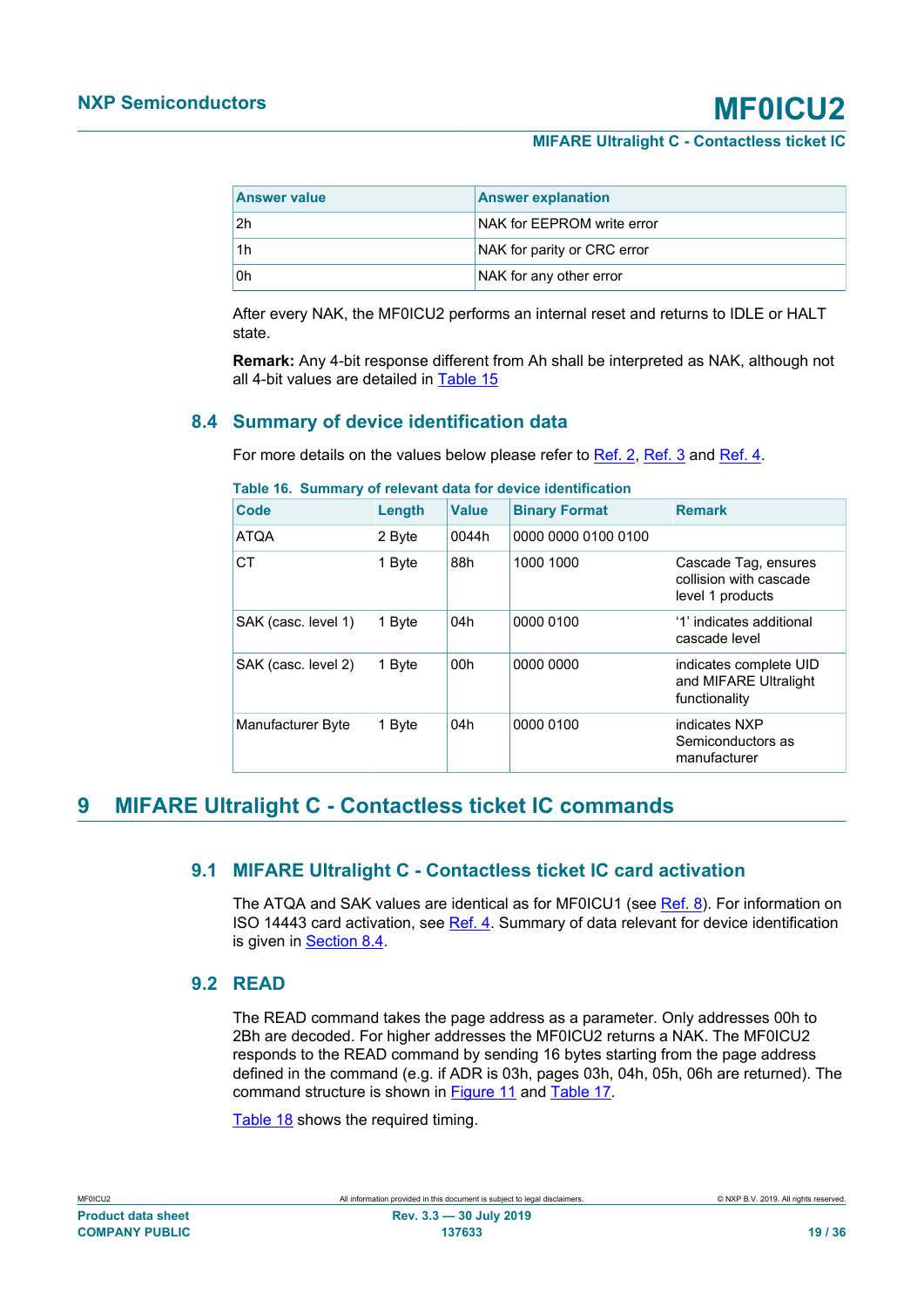A roll-over mechanism is implemented to continue reading from page 00h once the end of the accessible memory is reached. For example, reading from address 29h on a MF0ICU2 results in pages 29h, 2Ah, 2Bh and 00h being returned.

The following conditions apply if part of the memory is protected by the 3DES authentication for read access:

- **•** if the MF0ICU2 is in the ACTIVE state
	- **–** addressing a page which is equal or higher than AUTH0 results in a NAK response
	- **–** addressing a page lower than AUTH0 results in data being returned with the roll-over mechanism occurring just before the AUTH0 defined page
- **•** if the MF0ICU2 is in the AUTHENTICATED state
	- **–** the READ command behaves like on a MF0ICU2 without access protection

<span id="page-19-6"></span>

| PCD             | Cmd | Addr        | CRC |                        |                          |            |
|-----------------|-----|-------------|-----|------------------------|--------------------------|------------|
| PICC ,, ACK"    |     |             |     |                        | Data                     | CRC        |
|                 |     | $368 \mu s$ |     | <b>TACK</b>            |                          | 1548 µs    |
| PICC ,, NAK"    |     |             |     | <b>T<sub>NAK</sub></b> | <b>NAK</b><br>$57 \mu s$ |            |
| Time out        |     |             |     | T <sub>TimeOut</sub>   |                          | aaa-006284 |
| Figure 11. READ |     |             |     |                        |                          |            |

#### <span id="page-19-4"></span><span id="page-19-2"></span><span id="page-19-1"></span>**Table 17. READ command**

| <b>Name</b> | Code            | <b>Description</b>                  | Length   |
|-------------|-----------------|-------------------------------------|----------|
| Cmd         | 30 <sub>h</sub> | read four pages                     | 1 byte   |
| Addr        |                 | start page address '00h' to '2Bh'   | 1 byte   |
| <b>CRC</b>  |                 | CRC according to Ref. 2             | 2 bytes  |
| Data        |                 | data content of the addressed pages | 16 bytes |
| <b>NAK</b>  | see Table 15    | see Section 8.3                     | 4-bit    |

#### <span id="page-19-5"></span><span id="page-19-3"></span>**Table 18. READ timing**

*These times exclude the end of communication of the PCD.*

|             | $\mathsf{T}_{\mathsf{ACK}}$ min | $\mathsf{T}_{\mathsf{ACK}}$ max | <b>I</b> NAK min | I NAK max            | <sup>1</sup> TimeOut |
|-------------|---------------------------------|---------------------------------|------------------|----------------------|----------------------|
| <b>READ</b> | $n=9$                           | TimeOut                         | n=9              | <sup>I</sup> TimeOut | -<br>5 <sub>ms</sub> |

## **9.3 WRITE**

<span id="page-19-0"></span>The WRITE command is used to program the lock bytes in page 02h, the OTP bytes in page 03h, data bytes in pages 04h to 27h, configuration data from page 28h to 2B and keys from page 2Ch to 2Fh. A WRITE command is performed page-wise, programming 4 bytes in a page.The WRITE command is shown in [Figure 12](#page-20-1) and [Table 19.](#page-20-2)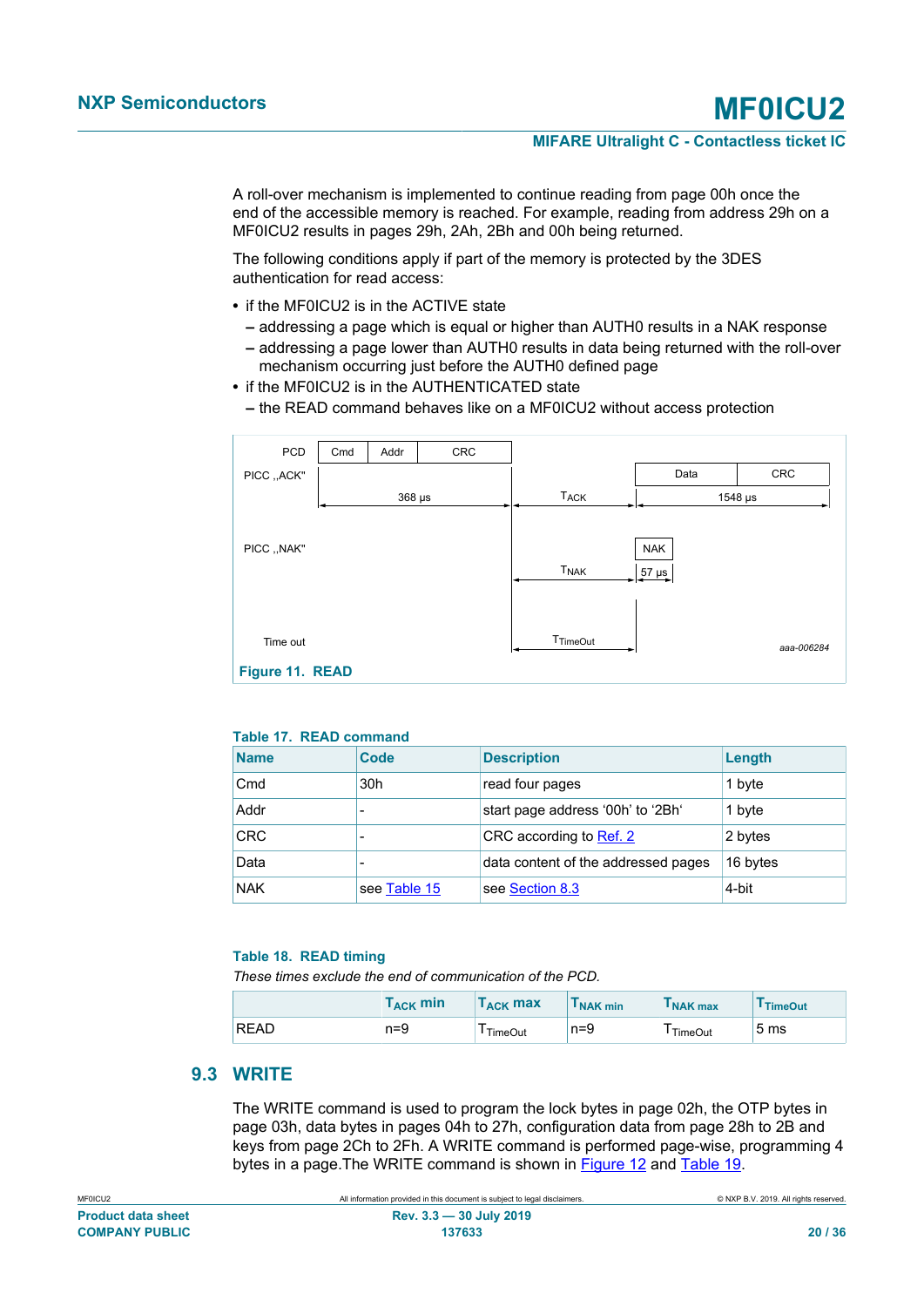<span id="page-20-6"></span>

### [Table 20](#page-20-3) shows the required timing.

### <span id="page-20-4"></span><span id="page-20-2"></span><span id="page-20-1"></span>**Table 19. WRITE command**

| <b>Name</b> | Code             | <b>Description</b>          | Length  |
|-------------|------------------|-----------------------------|---------|
| Cmd         | A <sub>2</sub> h | write one page              | 1 byte  |
| Addr        |                  | page address '02h' to '2Fh' | 1 byte  |
| <b>CRC</b>  |                  | CRC according to Ref. 2     | 2 bytes |
| Data        |                  | data                        | 4 bytes |
| <b>NAK</b>  | see Table 15     | see Section 8.3             | 4-bit   |

#### <span id="page-20-5"></span><span id="page-20-3"></span>**Table 20. WRITE timing**

*These times exclude the end of communication of the PCD.*

|              | $\mathsf{T}_{\mathsf{ACK}}$ min | $\mathsf{T}_{\mathsf{ACK}}$ max | I NAK min | I NAK max | <sup>I</sup> TimeOut |
|--------------|---------------------------------|---------------------------------|-----------|-----------|----------------------|
| <b>WRITE</b> | n=9                             | TimeOut                         | $n = 9$   | TimeOut   | $10 \text{ ms}$      |

# <span id="page-20-0"></span>**9.4 COMPATIBILITY WRITE**

The COMPATIBILITY WRITE command was implemented to accommodate the established MIFARE PCD infrastructure. Even though 16 bytes are transferred to the MF0ICU2, only the least significant 4 bytes (bytes 0 to 3) will be written to the specified address. It is recommended to set the remaining bytes 4 to 15 to all '0'.

Personalization of authentication key: For writing the authentication key, one needs to write the key with four commands. The first command shall have the 4 least significant bytes of the key and shall be written on page 2Ch, the second 4 bytes shall be written on page 2Dh, the next 4 bytes shall be written on page 2Eh, the last 4 bytes shall be written on page 2Fh.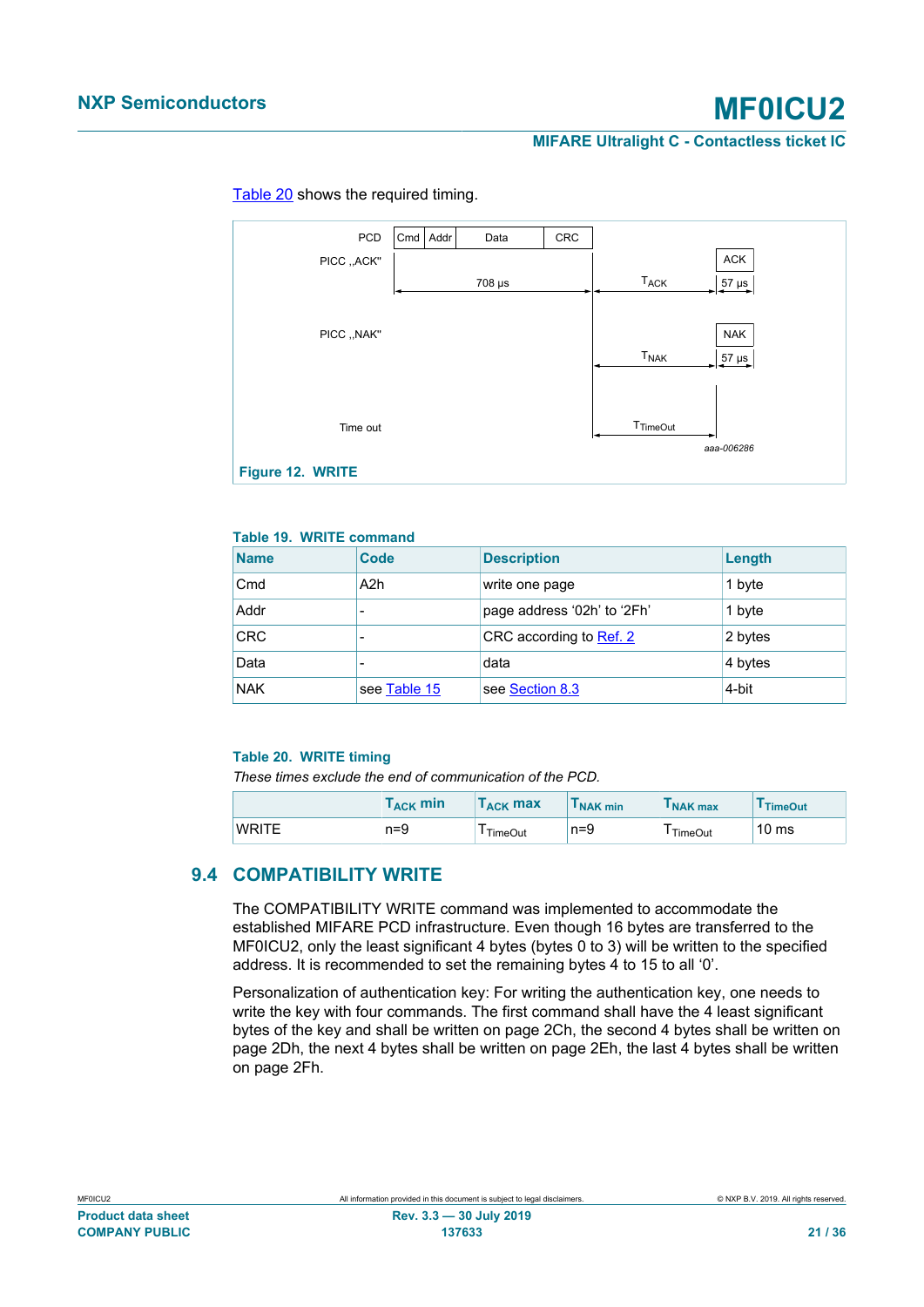**MIFARE Ultralight C - Contactless ticket IC**

<span id="page-21-2"></span>

<span id="page-21-3"></span>

#### <span id="page-21-0"></span>**Table 21. COMPATIBILITY\_WRITE command**

| <b>Name</b> | Code         | <b>Description</b>                                          | Length   |
|-------------|--------------|-------------------------------------------------------------|----------|
| Cmd         | A0h          | compatibility write                                         | 1 byte   |
| Addr        |              | page address '02h' to '2Fh'                                 | 1 byte   |
| <b>CRC</b>  |              | CRC according to Ref. 2                                     | 2 bytes  |
| Data        |              | 16-byte Data, only least significant 4<br>bytes are written | 16 bytes |
| <b>NAK</b>  | see Table 15 | see Section 8.3                                             | 4-bit    |

### <span id="page-21-1"></span>**Table 22. COMPATIBILITY\_WRITE timing**

*These times exclude the end of communication of the PCD.*

|                            | $T_{ACK}$ min | $T_{ACK}$ max | $T_{\text{NAK min}}$ | T <sub>NAK max</sub> | <sup>I</sup> TimeOut |
|----------------------------|---------------|---------------|----------------------|----------------------|----------------------|
| COMPATIBILITY WRITE part 1 | $n=9$         | TimeOut       | $n=9$                | l TimeOut            | 5 <sub>ms</sub>      |
| COMPATIBILITY WRITE part 2 | ⊥n=9          | TimeOut       | $n=9$                | TimeOut              | $10 \text{ ms}$      |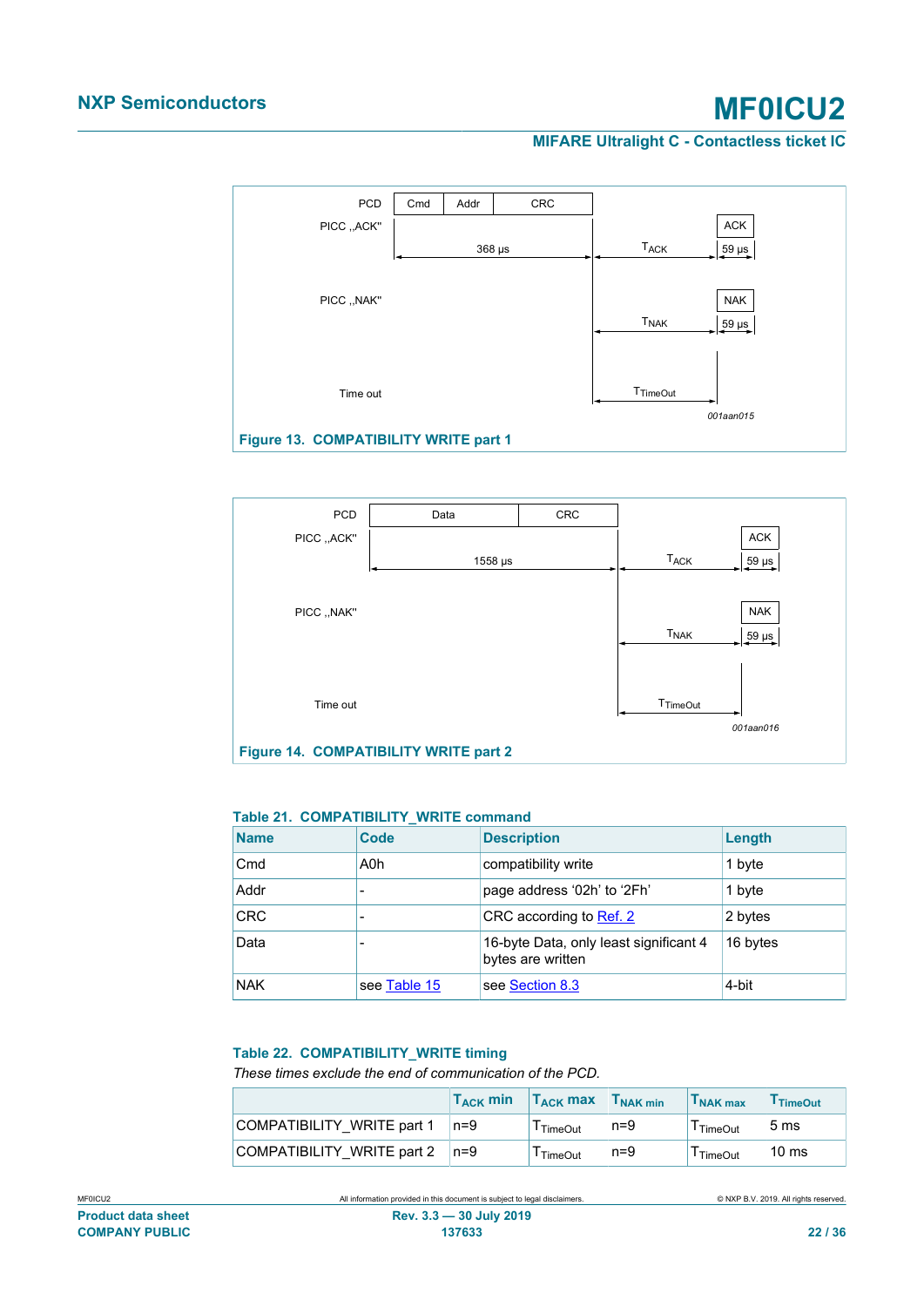# **9.5 AUTHENTICATE**

<span id="page-22-0"></span>**Description:** The authentication process is detailed **[Section 7.5.5.](#page-11-0)** 

The command is performed in the same protocol as READ, WRITE and COMPATIBILITY WRITE.

Executing a HALT command results in losing the authentication status.

<span id="page-22-4"></span>

#### <span id="page-22-1"></span>**Table 23. AUTHENTICATE part 1 command**

| <b>Name</b>     | Code         | <b>Description</b>                                                                              | Length  |
|-----------------|--------------|-------------------------------------------------------------------------------------------------|---------|
| C <sub>md</sub> | 1Ah          | authentication part 1                                                                           | 1 byte  |
| Arg             | 00h          | fixed value 00h as argument                                                                     | 1 byte  |
| <b>CRC</b>      |              | CRC according to Ref. 2                                                                         | 2 bytes |
| <b>AFh</b>      | <b>AFh</b>   | first response byte indicates that<br>the authentication process needs a<br>second command part | 1 bytes |
| ek(RndB)        |              | 8-byte encrypted PICC random<br>number RndB                                                     | 8 bytes |
| <b>NAK</b>      | see Table 15 | see Section 8.3                                                                                 | 4-bit   |

#### <span id="page-22-2"></span>**Table 24. AUTHENTICATE part 1 timing**

*These times exclude the end of communication of the PCD.*

|                            | $\mathsf{T}_{\mathsf{ACK}}$ min | $T_{ACK}$ max        | $\vert$ NAK min | I NAK max            | <sup>1</sup> TimeOut |
|----------------------------|---------------------------------|----------------------|-----------------|----------------------|----------------------|
| <b>AUTHENTICATE part 1</b> | $n=9$                           | <sup>I</sup> TimeOut | $n = 9$         | <sup>I</sup> TimeOut | 5 <sub>ms</sub>      |

### <span id="page-22-3"></span>**Table 25. AUTHENTICATE Step 2**

|            | <b>Code Parameter</b> | <b>Data</b>    | <b>Integrity mechanism</b> | Response             |
|------------|-----------------------|----------------|----------------------------|----------------------|
| <b>AFh</b> |                       | ek(RndA+RndB') | Parity, CRC                | $ '00' + ek(RndA') $ |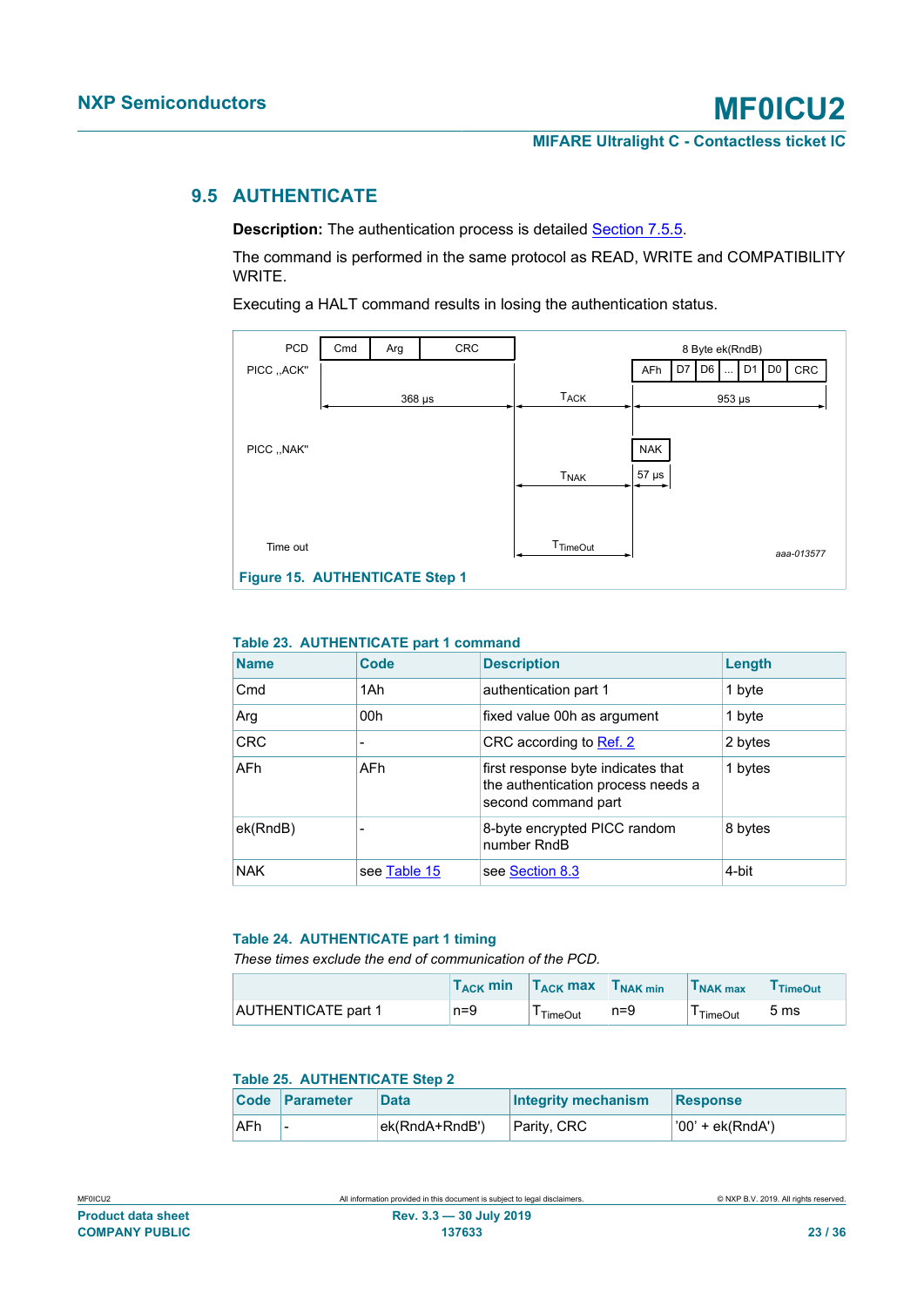**MIFARE Ultralight C - Contactless ticket IC**

<span id="page-23-3"></span>

#### <span id="page-23-0"></span>**Table 26. AUTHENTICATE part 2 command**

| <b>Name</b>           | Code         | <b>Description</b>                                                                                 | Length   |
|-----------------------|--------------|----------------------------------------------------------------------------------------------------|----------|
| Cmd                   | AFh.         | fixed first byte for the<br>AUTHENTICATE part 2 command                                            | 1 byte   |
| $ek(RndA    RndB')$ - |              | 16-byte encrypted random numbers<br>RNDA concatenated by RndB'                                     | 16 bytes |
| <b>CRC</b>            |              | CRC according to Ref. 2                                                                            | 2 bytes  |
| 00h                   | 00h          | first response byte indicates that the<br>authentication process is finished<br>after this command | 1 bytes  |
| ek(RndA')             |              | 8-byte encrypted, shifted PCD<br>random number RndA'                                               | 8 bytes  |
| <b>NAK</b>            | see Table 15 | see Section 8.3                                                                                    | 4-bit    |

#### <span id="page-23-1"></span>**Table 27. AUTHENTICATE part 2 timing**

*These times exclude the end of communication of the PCD.*

|                     | $\mathsf{T}_{\mathsf{ACK}}$ min | $T_{\rm ACK}$ max | I NAK min | I NAK max | <sup>1</sup> TimeOut |
|---------------------|---------------------------------|-------------------|-----------|-----------|----------------------|
| AUTHENTICATE part 2 | n=9                             | TimeOut           | $n = 9$   | TimeOut   | 5 ms                 |

# <span id="page-23-4"></span>**10 Limiting values**

Stresses exceeding one or more of the limiting values, can cause permanent damage to the device. Exposure to limiting values for extended periods can affect device reliability.

#### <span id="page-23-2"></span>**Table 28. Limiting values**

*In accordance with the Absolute Maximum Rating System (IEC 60134).*

| <b>Symbol</b> | <b>Parameter</b>    | <b>Min</b> | <b>Max</b> | <b>Unit</b> |
|---------------|---------------------|------------|------------|-------------|
|               | input current       | -          | 30         | mA          |
| ∎stg          | storage temperature | $-55$      | $+125$     | $\sim$<br>ັ |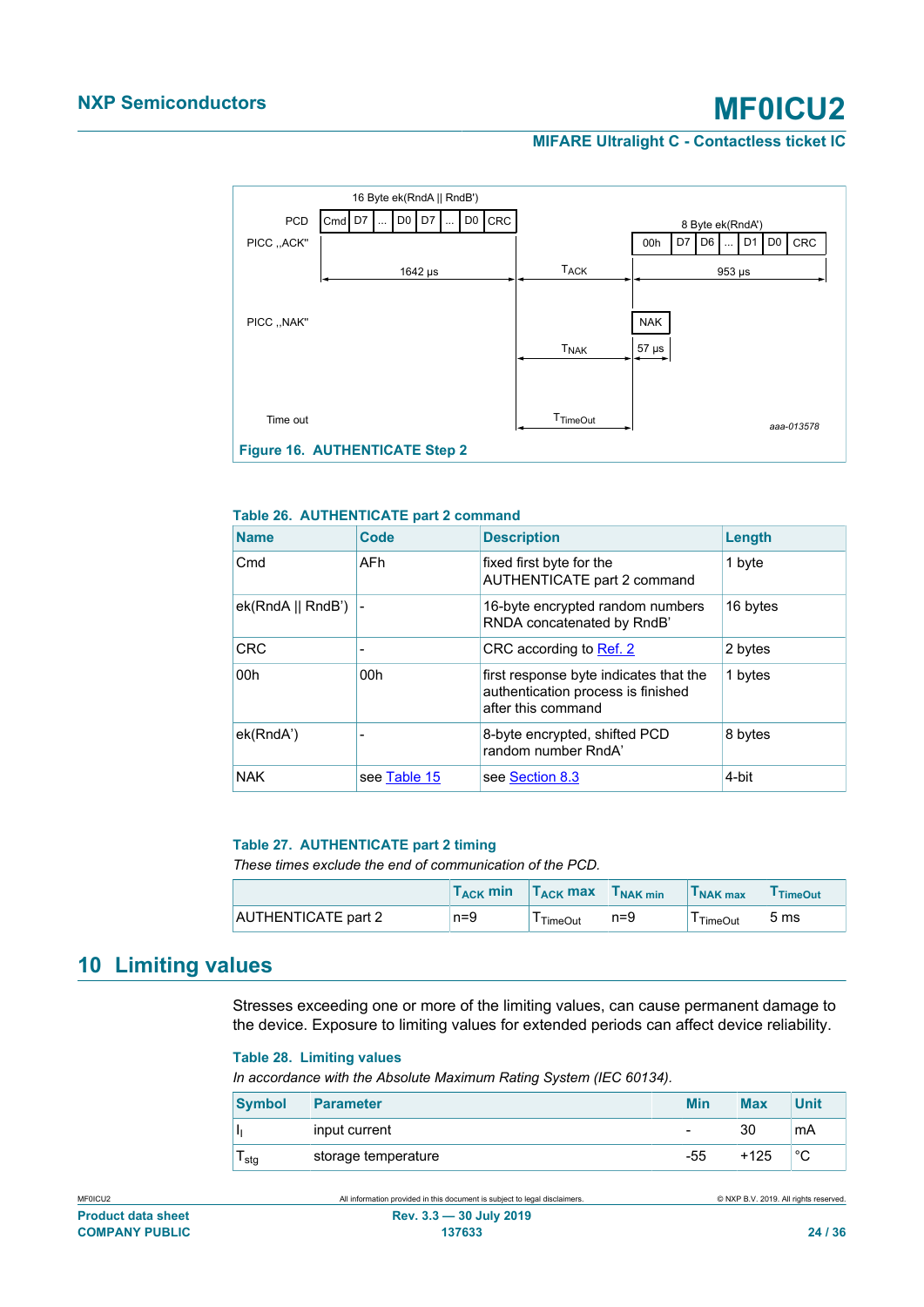<span id="page-24-0"></span>

| <b>Symbol</b>    | <b>Parameter</b>                         |       | <b>Min</b> | <b>Max</b> | <b>Unit</b> |
|------------------|------------------------------------------|-------|------------|------------|-------------|
| l amb            | ambient temperature                      |       | $-25$      | +70        | °C          |
| <sup>V</sup> ESD | electrostatic discharge voltage on LA/LB | $[1]$ | ◠          |            | kV          |

[1] ANSI/ESDA/JEDEC JS-001; Human body model:  $C = 100$  pF,  $R = 1.5$  k $\Omega$ 

### **CAUTION**



This device has limited built-in ElectroStatic Discharge (ESD) protection. The leads should be shorted together or the device placed in conductive foam during storage or handling to prevent electrostatic damage to the gates.

# <span id="page-24-3"></span>**11 Characteristics**

# **11.1 Electrical characteristics**

### <span id="page-24-4"></span><span id="page-24-1"></span>**Table 29. Characteristics**

| <b>Symbol</b>                 | <b>Parameter</b>  | <b>Conditions</b>                        |       | <b>Min</b>               | <b>Typ</b>               | <b>Max</b>               | <b>Unit</b> |
|-------------------------------|-------------------|------------------------------------------|-------|--------------------------|--------------------------|--------------------------|-------------|
| $f_i$                         | input frequency   |                                          |       | $\overline{\phantom{a}}$ | 13.56                    | $\overline{\phantom{a}}$ | <b>MHz</b>  |
| $C_i$                         | input capacitance | 16 pF version (bare<br>silicon and MOA4) | $[1]$ | 14.08                    | 16                       | 17.92                    | pF          |
|                               |                   | 50 pF version                            | $[1]$ | 44                       | 50                       | 56                       | рF          |
| <b>EEPROM characteristics</b> |                   |                                          |       |                          |                          |                          |             |
| $t_{cy(W)}$                   | write cycle time  |                                          |       |                          | 4.1                      |                          | ms          |
| $t_{\sf ret}$                 | retention time    | $T_{amb}$ = 22 °C                        |       | 10                       | $\overline{\phantom{a}}$ |                          | year        |
| $N_{\mathsf{endu}(W)}$        | write endurance   | $T_{amb}$ = 22 °C                        |       | 100000                   | $\overline{\phantom{a}}$ |                          | cycle       |

[1]  $T_{amb} = 22 °C$ , f = 13.56 MHz,  $V_{Lab} = 1.5 V$  RMS

# <span id="page-24-5"></span>**12 Wafer specification**

### <span id="page-24-2"></span>**Table 30. Wafer specifications MF0ICU2x01DUy**

| <b>Wafer</b>                          |                              |
|---------------------------------------|------------------------------|
| diameter                              | 200 mm typical (8 inches)    |
| maximum diameter after foil expansion | $210 \text{ mm}$             |
| die separation process                | laser dicing                 |
| thickness MF0ICU2x01XDUD              | 120 $\mu$ m $\pm$ 15 $\mu$ m |
| MF0ICU2x01XDUF                        | $75 \mu m \pm 10 \mu m$      |
| flatness                              | not applicable               |
| Potential Good Dies per Wafer (PGDW)  | 61942                        |
| <b>Wafer backside</b>                 |                              |
| material                              | Si                           |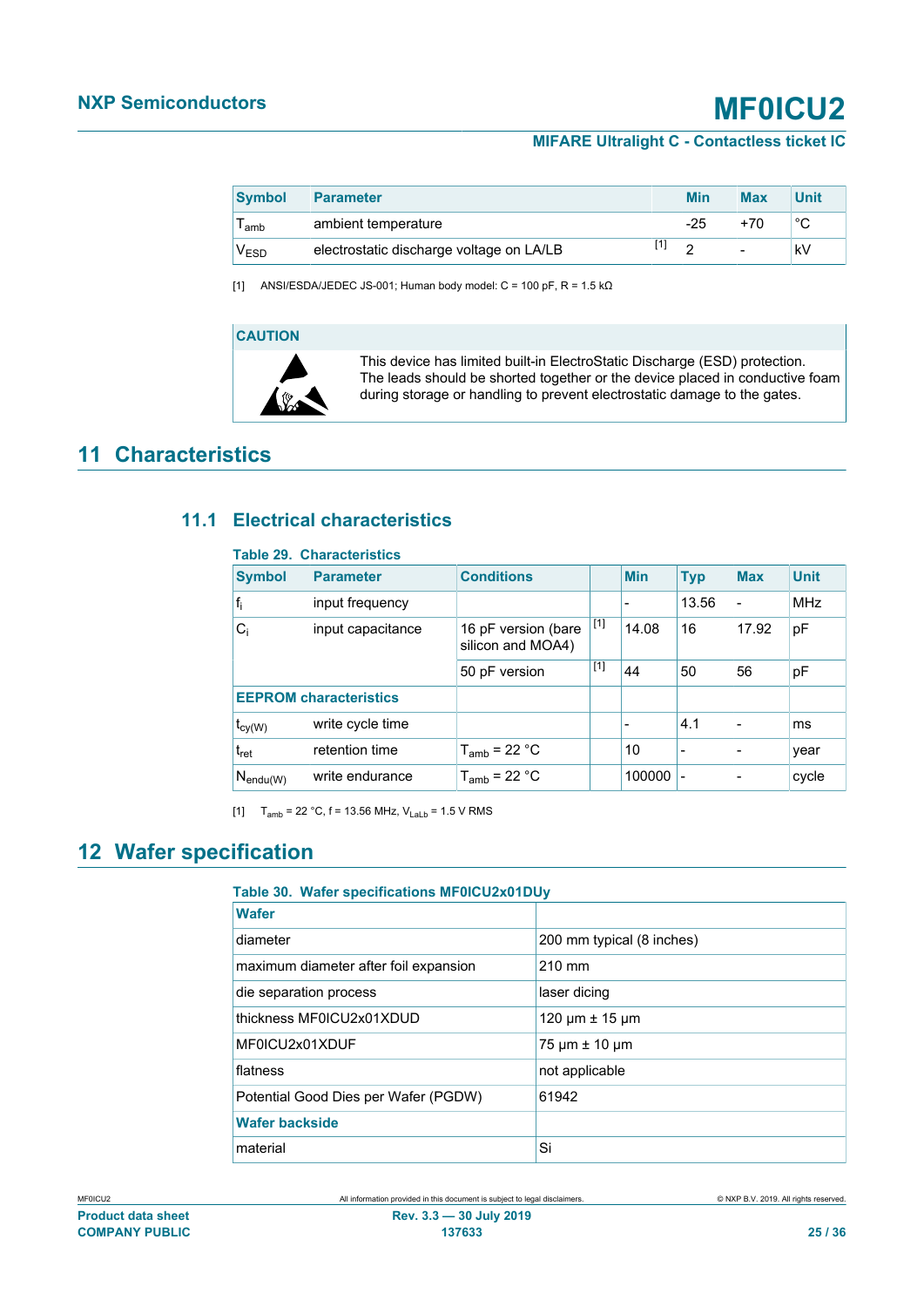<span id="page-25-1"></span><span id="page-25-0"></span>

| treatment                            | ground and stress relieve                                      |  |  |
|--------------------------------------|----------------------------------------------------------------|--|--|
| roughness                            | $R_a$ max = 0.2 µm                                             |  |  |
|                                      |                                                                |  |  |
|                                      | $R_t$ max = 2 µm                                               |  |  |
| <b>Chip dimensions</b>               |                                                                |  |  |
| step size <sup>[1]</sup>             | $x = 710 \mu m$                                                |  |  |
|                                      | $y = 710 \mu m$                                                |  |  |
| gap between chips <sup>[1]</sup>     | typical = $22 \mu m$                                           |  |  |
|                                      | minimum = $5 \mu m$                                            |  |  |
| <b>Passivation</b>                   |                                                                |  |  |
| type                                 | sandwich structure                                             |  |  |
| material                             | PSG / nitride                                                  |  |  |
| thickness                            | 500 nm / 600 nm                                                |  |  |
| Au bump (substrate connected to VSS) |                                                                |  |  |
| material                             | > 99.9 % pure Au                                               |  |  |
| hardness                             | 35 to 80 HV 0.005                                              |  |  |
| shear strength                       | > 70 MPa                                                       |  |  |
| height                               | $18 \mu m$                                                     |  |  |
| height uniformity                    | within a die = $±2 \mu m$                                      |  |  |
|                                      | within a wafer = $\pm 3$ µm                                    |  |  |
|                                      | wafer to wafer = $±4 \mu m$                                    |  |  |
| flatness                             | minimum = $\pm$ 1.5 µm                                         |  |  |
| size                                 | LA, LB, VSS, TP1, TP2 <sup>[2]</sup> = 60 $\mu$ m × 60 $\mu$ m |  |  |
| size variation                       | $±5 \mu m$                                                     |  |  |
| under bump metallization             | sputtered TiW                                                  |  |  |

[1] The step size and the gap between chips may vary due to changing foil expansion

<span id="page-25-2"></span>[2] Pads VSS and TESTIO are disconnected when wafer is sawn.

# **12.1 Fail die identification**

Electronic wafer mapping covers the electrical test results and additionally the results of mechanical/visual inspection. No ink dots are applied.

# **12.2 Package outline**

<span id="page-25-3"></span>For more details on the contactless modules MOA4 and MOA8 please refer to [Ref. 11](#page-30-5) and [Ref. 12.](#page-30-6)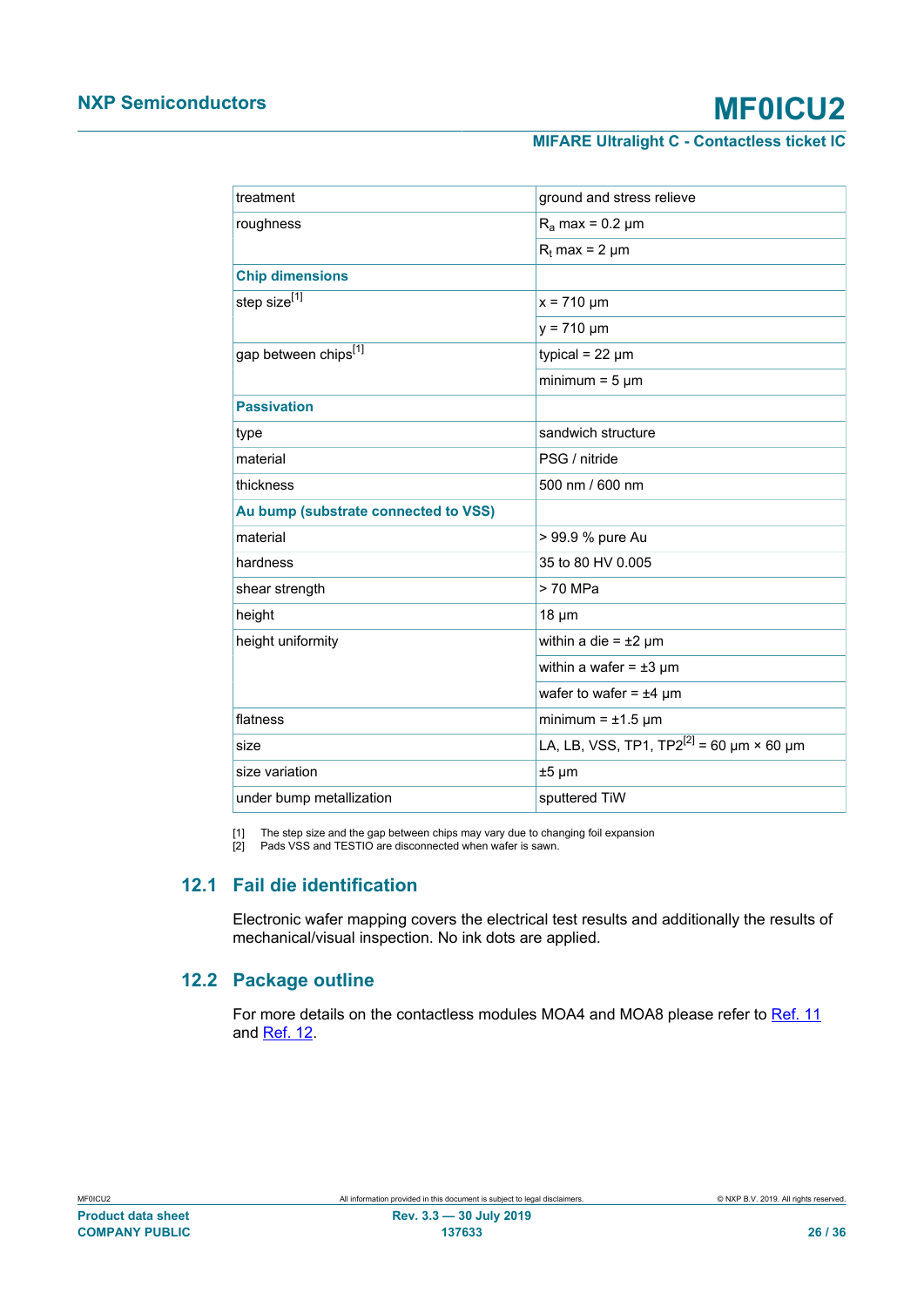<span id="page-26-0"></span>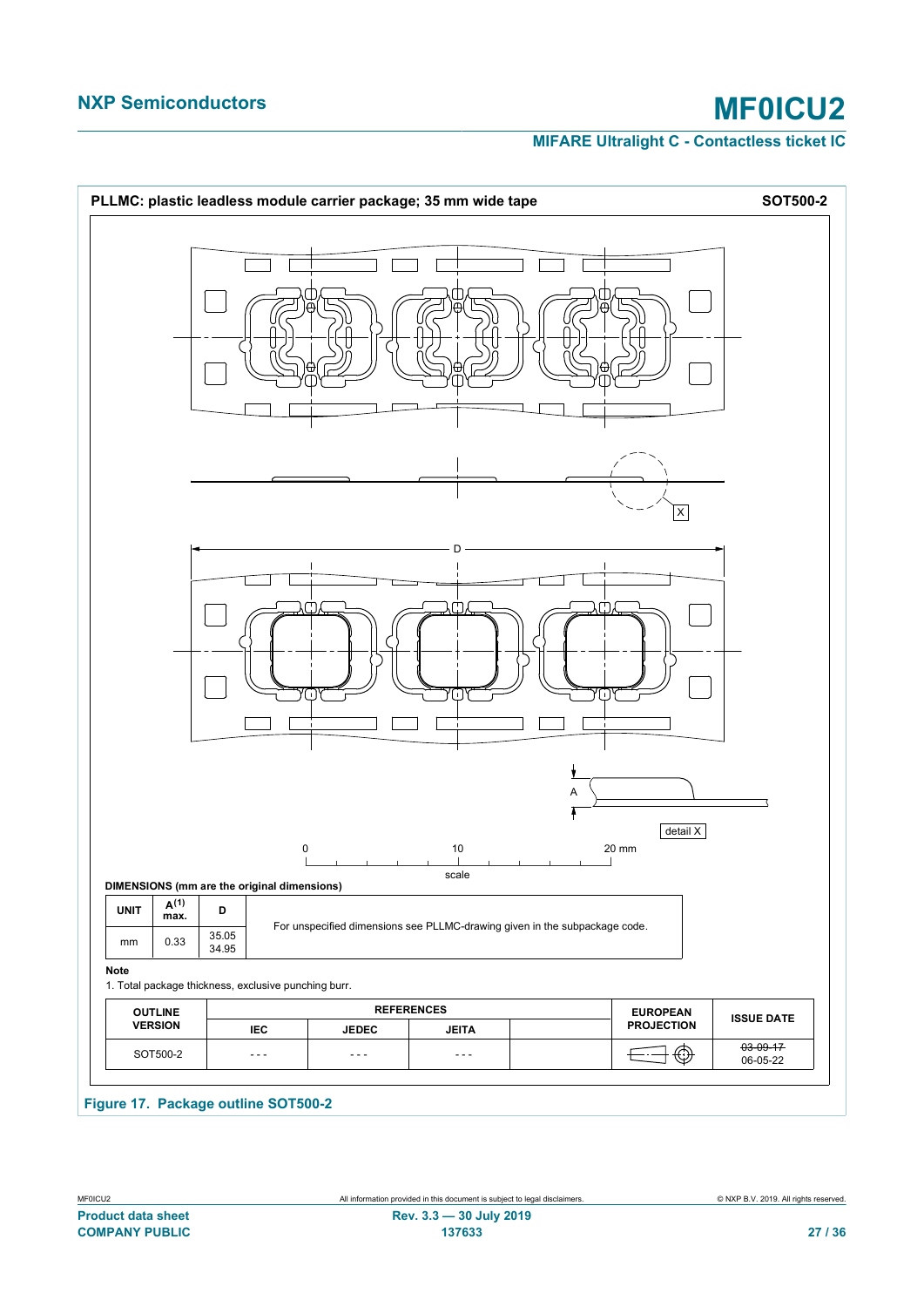<span id="page-27-0"></span>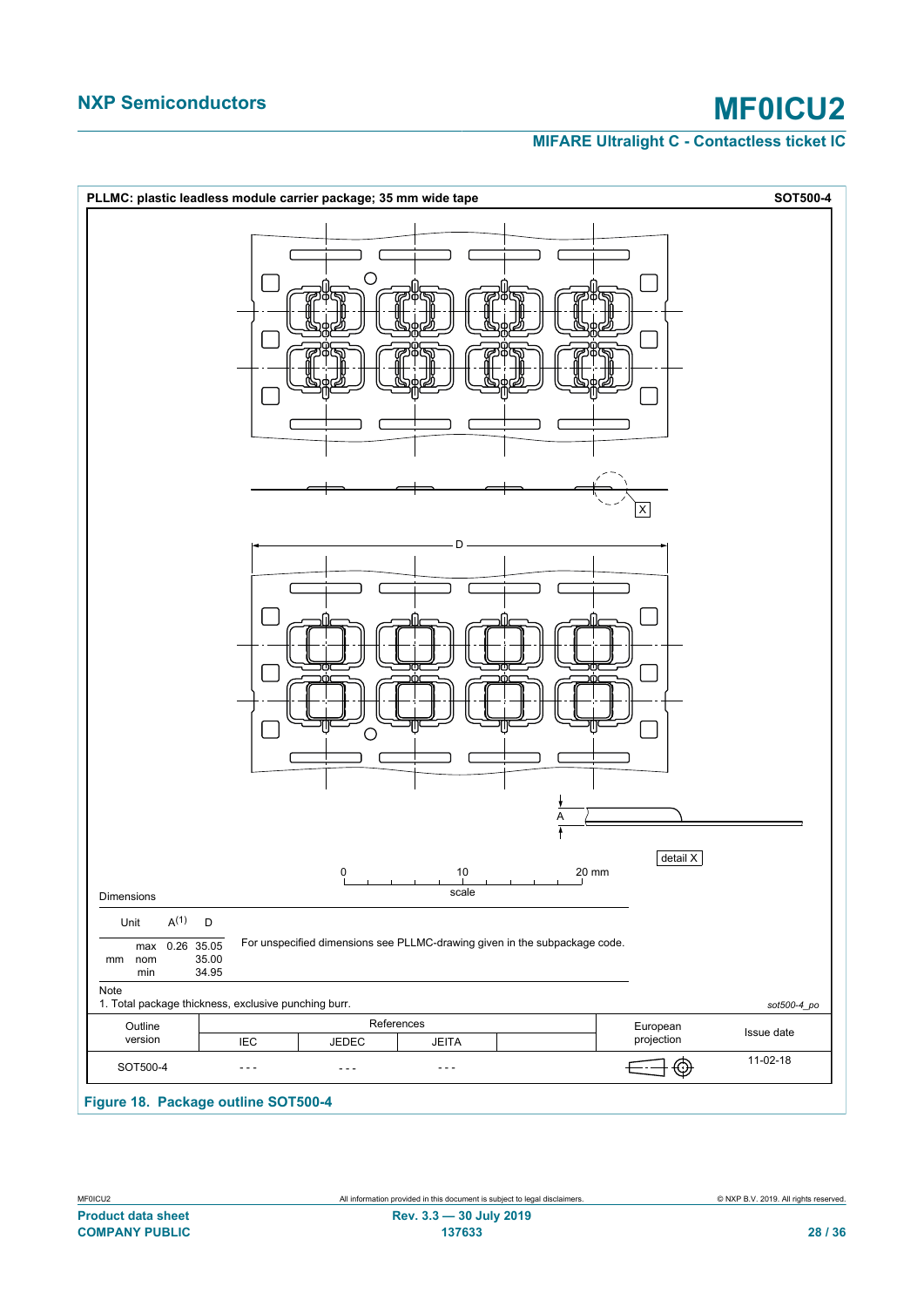# **12.3 Bare die outline**

<span id="page-28-2"></span>For more details on the wafer delivery forms see [Ref. 13.](#page-30-7)

<span id="page-28-1"></span>

# <span id="page-28-3"></span>**13 Abbreviations**

<span id="page-28-0"></span>

| <b>Table 31. Abbreviations</b> |  |
|--------------------------------|--|
|--------------------------------|--|

| TUDIU VII. ADDIU VIULIUIIJ |                                 |  |
|----------------------------|---------------------------------|--|
| <b>Acronym</b>             | <b>Description</b>              |  |
| 3DES                       | Triple Data Encryption Standard |  |
| ACK                        | Positive Acknowledge            |  |

MF0ICU2 All information provided in this document is subject to legal disclaimers. © NXP B.V. 2019. All rights reserved.

**COMPANY PUBLIC 137633 29 / 36**

### **Product data sheet Rev. 3.3 — 30 July 2019**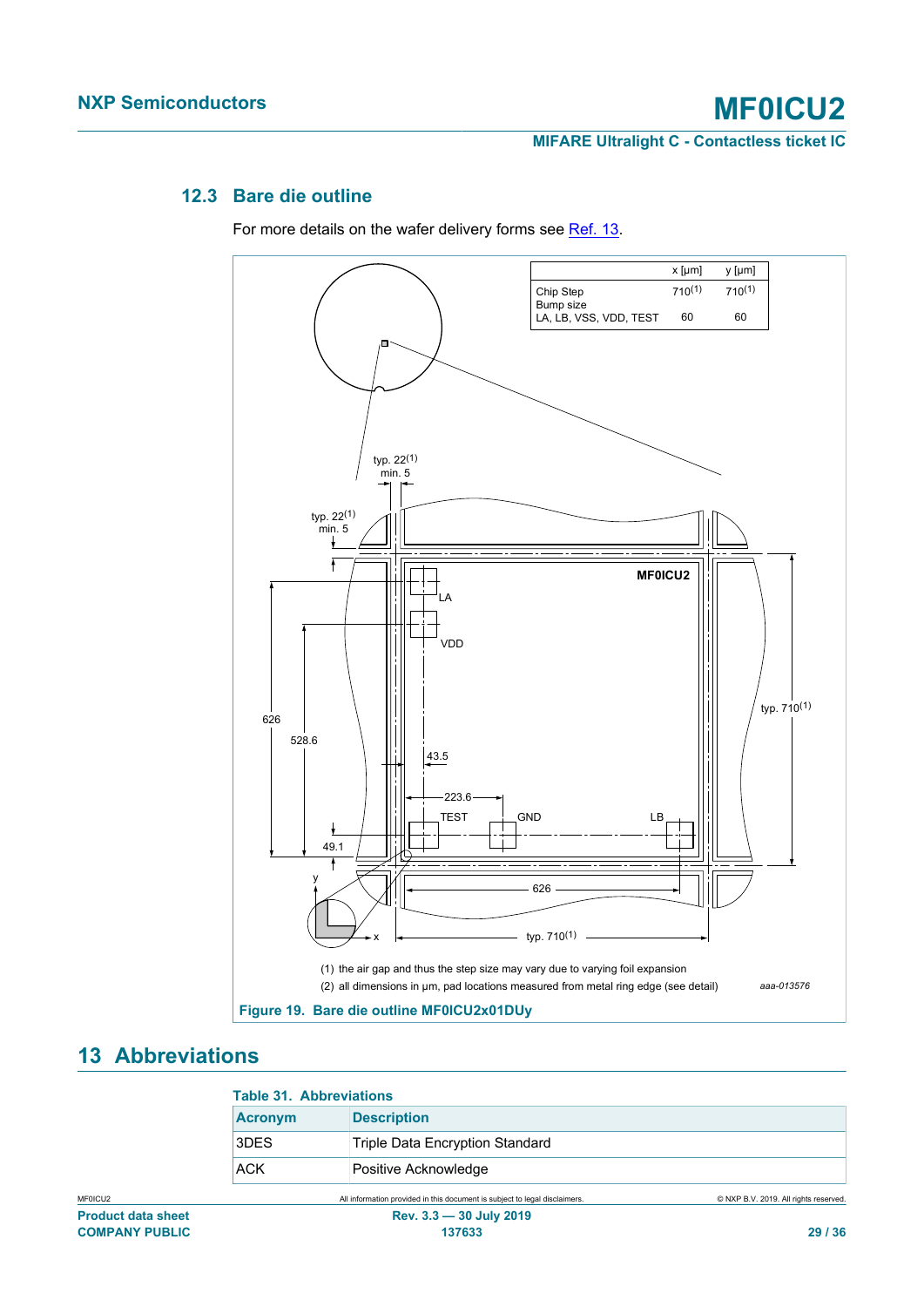**MIFARE Ultralight C - Contactless ticket IC**

| <b>Acronym</b> | <b>Description</b>                                  |
|----------------|-----------------------------------------------------|
| <b>ATQA</b>    | Answer To ReQuest, type A                           |
| <b>BCC</b>     | <b>Block Check Characters byte</b>                  |
| <b>CBC</b>     | Cipher-Block Chaining                               |
| <b>CRC</b>     | <b>Cyclic Redundancy Check</b>                      |
| <b>CT</b>      | Cascade Tag, Type A                                 |
| <b>EEPROM</b>  | Electrically Erasable Programmable Read-Only Memory |
| fc             | carrier frequency 13.56 MHz                         |
| <b>HLTA</b>    | Halt A command                                      |
| IV             | <b>Initial Value</b>                                |
| <b>LSB</b>     | Least Significant Bit                               |
| <b>MSB</b>     | Most Significant Bit                                |
| <b>NAK</b>     | Negative AcKnowledge                                |
| <b>OTP</b>     | One Time Programmable                               |
| Passive ACK    | Implicit acknowledge without PICC answer            |
| <b>PCD</b>     | <b>Proximity Coupling Device</b>                    |
| <b>PICC</b>    | Proximity Integrated Circuit Card                   |
| <b>POR</b>     | Power On Reset                                      |
| <b>REQA</b>    | ReQuest Answer, type A                              |
| <b>RF</b>      | Radio Frequency                                     |
| <b>SAK</b>     | Select AcKnowledge, type A                          |
| <b>UID</b>     | Unique Identifier                                   |
| <b>WUPA</b>    | Wake-UP command, type A                             |

# <span id="page-29-6"></span><span id="page-29-2"></span>**14 References**

<span id="page-29-1"></span><span id="page-29-0"></span>

| [1]                                                     |
|---------------------------------------------------------|
| <b>ISO/IEC 14443-2</b>                                  |
| 2001                                                    |
| $\lceil 2 \rceil$                                       |
| <b>ISO/IEC 14443-3</b>                                  |
| 2001                                                    |
| [3]                                                     |
| MIFARE Interface Platform Type Identification Procedure |
| Application note, BL-ID Doc. No.: 0184** <sup>2</sup>   |
| [4]                                                     |
| MIFARE ISO/IEC 14443 PICC Selection                     |

<span id="page-29-5"></span><span id="page-29-4"></span><span id="page-29-3"></span>2 \*\* ... document version number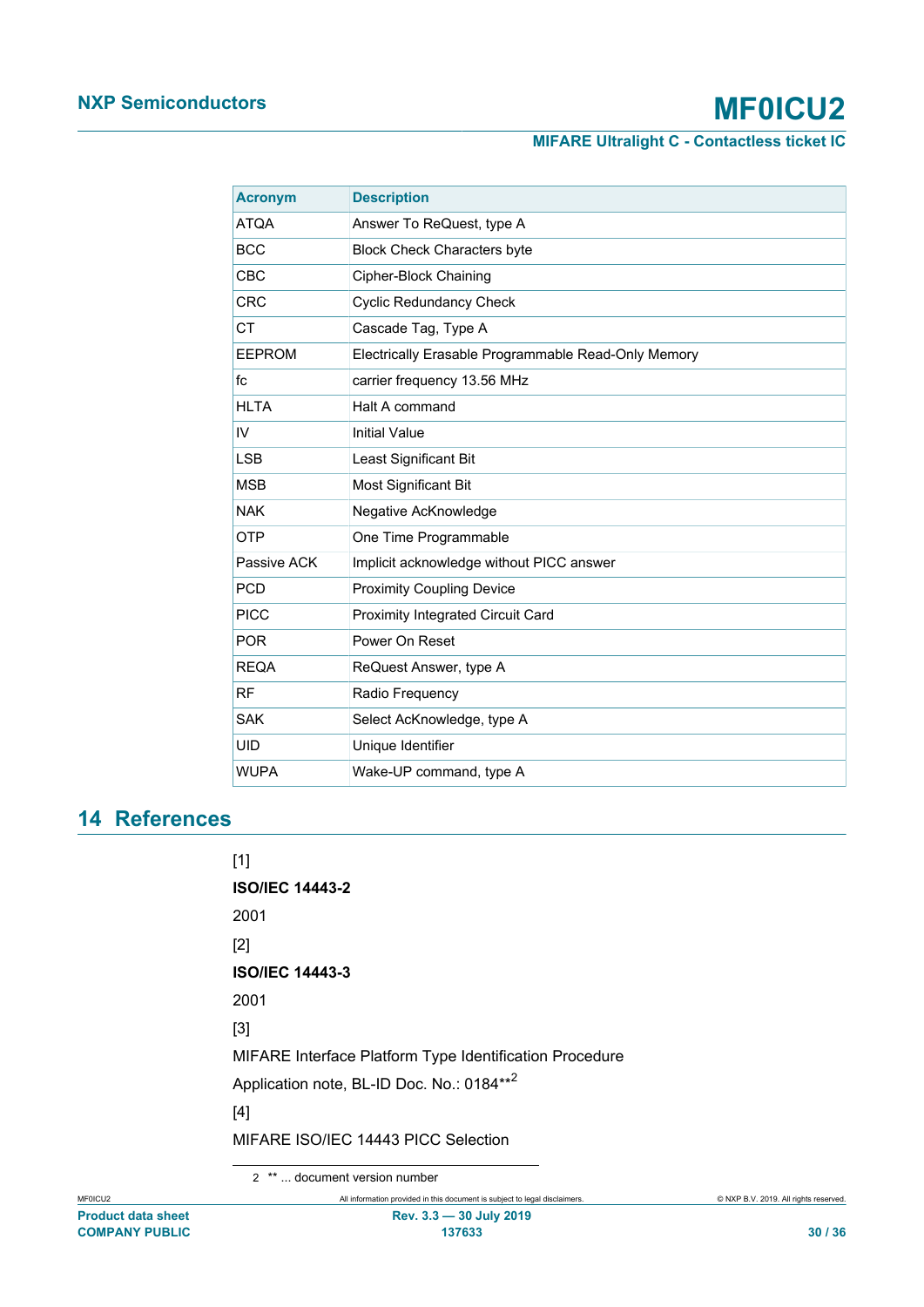Application note, BU S&C Doc. No.: 1308\*\*

[5]

MIFARE Ultralight Features and Hints

Application note, BU S&C Doc. No.: 0731\*\*

[6]

<span id="page-30-1"></span>MIFARE Ultralight as Type 2 Tag

Application note, BU S&C Doc. No.: 1303\*\*

[7]

<span id="page-30-0"></span>MIFARE (Card) Coil Design Guide

Application note, BU S&C Doc. No.: 0117\*\*

[8]

<span id="page-30-2"></span>MF0ICU1 Functional specification MIFARE Ultralight

Product data sheet, BU S&C Doc. No. 0286\*\*

[9]

<span id="page-30-3"></span>NIST SP800-67: Recommendation for the Triple Data Encryption Algorithm (TDEA) Block Cipher, Version 1.1 May 19, 2008

National Institute of Standards and Technology

[10]

<span id="page-30-4"></span>ISO/IEC 10116: Information technology - Security techniques - Modes of operation for an n-bit block cipher, February 1, 2006

International Organization for Standardization

[11]

#### <span id="page-30-5"></span>**Contactless smart card module specification MOA4**

Delivery Type Description, BU-ID Document number 08[2](#page-29-5)3\*\*<sup>2</sup>

[12]

#### <span id="page-30-6"></span>**Contactless smart card module specification MOA8**

Delivery Type Description, BU-ID Document number 1636\*\*<sup>[2](#page-29-5)</sup> [13]

<span id="page-30-7"></span>**General specification for 8" wafer on UV-tape; delivery types**

Delivery Type Description, BU-ID Document number 1005\*\*<sup>[2](#page-29-5)</sup>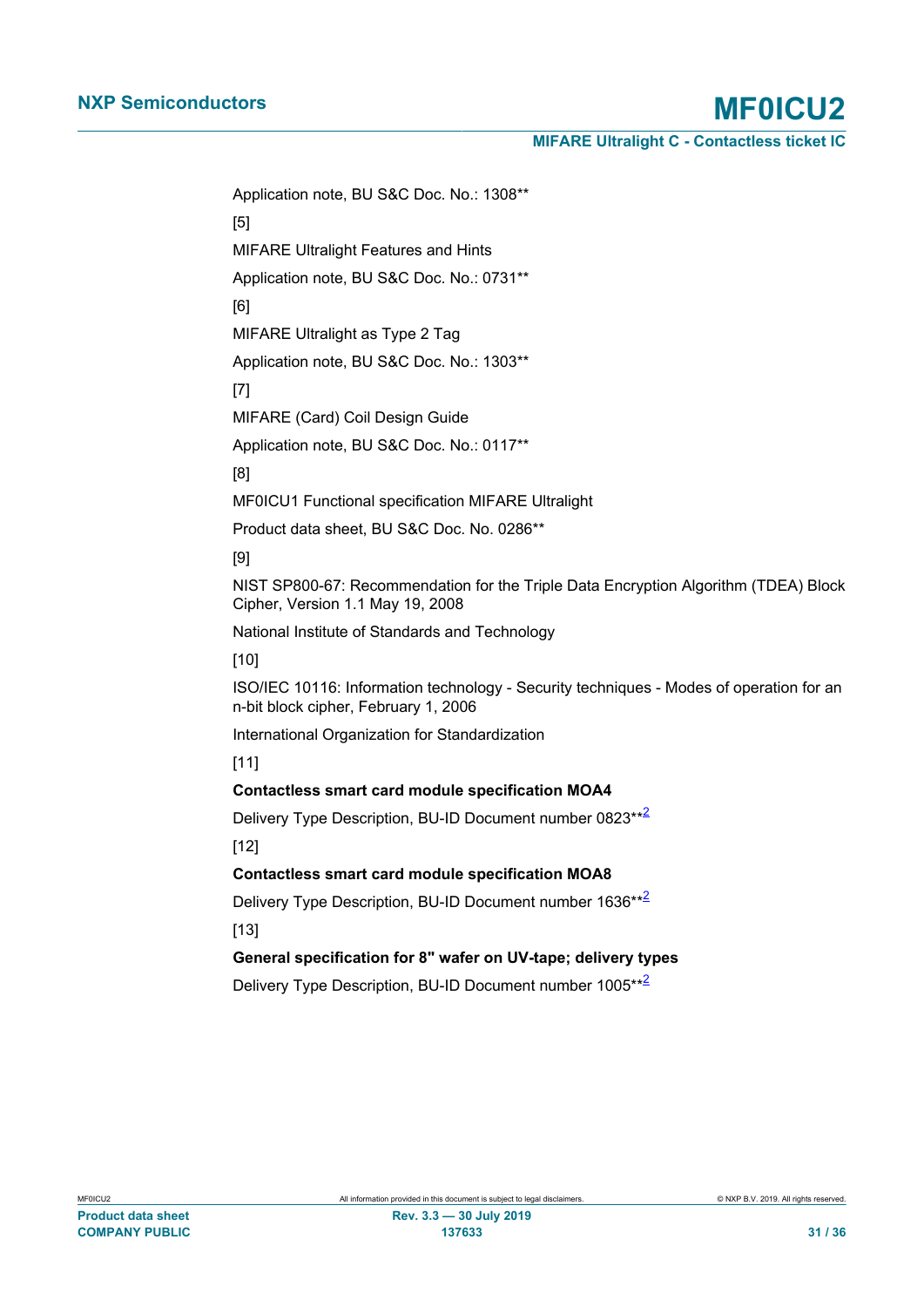# <span id="page-31-1"></span>**15 Revision history**

<span id="page-31-0"></span>

| <b>Table 32. Revision history</b> |                                                                                                                                                                                                                                                                                                                                                                                                                                                                                                                            |                          |                      |                       |
|-----------------------------------|----------------------------------------------------------------------------------------------------------------------------------------------------------------------------------------------------------------------------------------------------------------------------------------------------------------------------------------------------------------------------------------------------------------------------------------------------------------------------------------------------------------------------|--------------------------|----------------------|-----------------------|
| <b>Document ID</b>                | <b>Release date</b>                                                                                                                                                                                                                                                                                                                                                                                                                                                                                                        | <b>Data sheet status</b> | <b>Change notice</b> | <b>Supersedes</b>     |
| MFOICU2 $v. 3.3$                  | 20190730                                                                                                                                                                                                                                                                                                                                                                                                                                                                                                                   | Product data sheet       |                      | <b>MF0ICU2 v. 3.2</b> |
| Modifications:                    | • Updated descriptive text of the default user memory content, Section 7.5.9<br>• Update of Table 13                                                                                                                                                                                                                                                                                                                                                                                                                       |                          |                      |                       |
| <b>MF0ICU2 v. 3.2</b>             | 20140617                                                                                                                                                                                                                                                                                                                                                                                                                                                                                                                   | Product data sheet       |                      | 137631                |
| Modifications:                    | • Editorial changes<br>• Added 75 um thin wafer and MOA8 delivery types<br>• New bare die outline drawing<br>• Corrected descriptive text in delivery forms for the 16 pF input capacitance<br>• Extended EEPROM specification with respect to programming cycle endurance and data retention<br>• New command descriptions including time-out specification<br>• Added descriptions for authentication, counter and lock bytes<br>• Removed ISO/IEC 14443-3 anticollision and selection commands and referred to standard |                          |                      |                       |
| 137631                            | 20090402                                                                                                                                                                                                                                                                                                                                                                                                                                                                                                                   | Product data sheet       |                      | 137630                |
| Modifications:                    | · Section 16 "Legal information": updated                                                                                                                                                                                                                                                                                                                                                                                                                                                                                  |                          |                      |                       |
| 137630                            | 20090218                                                                                                                                                                                                                                                                                                                                                                                                                                                                                                                   | Product data sheet       |                      | 137610                |
| Modifications:                    | • General update                                                                                                                                                                                                                                                                                                                                                                                                                                                                                                           |                          |                      |                       |
| 137610                            | 20080428                                                                                                                                                                                                                                                                                                                                                                                                                                                                                                                   | Objective data sheet     |                      | 137601                |
| Modifications:                    | • Update of spelling issues<br>• Redesign of drawings<br>• Update of Section 1.3 "Security" on page 2                                                                                                                                                                                                                                                                                                                                                                                                                      |                          |                      |                       |
| 137601                            | 20080404                                                                                                                                                                                                                                                                                                                                                                                                                                                                                                                   | Objective data sheet     |                      |                       |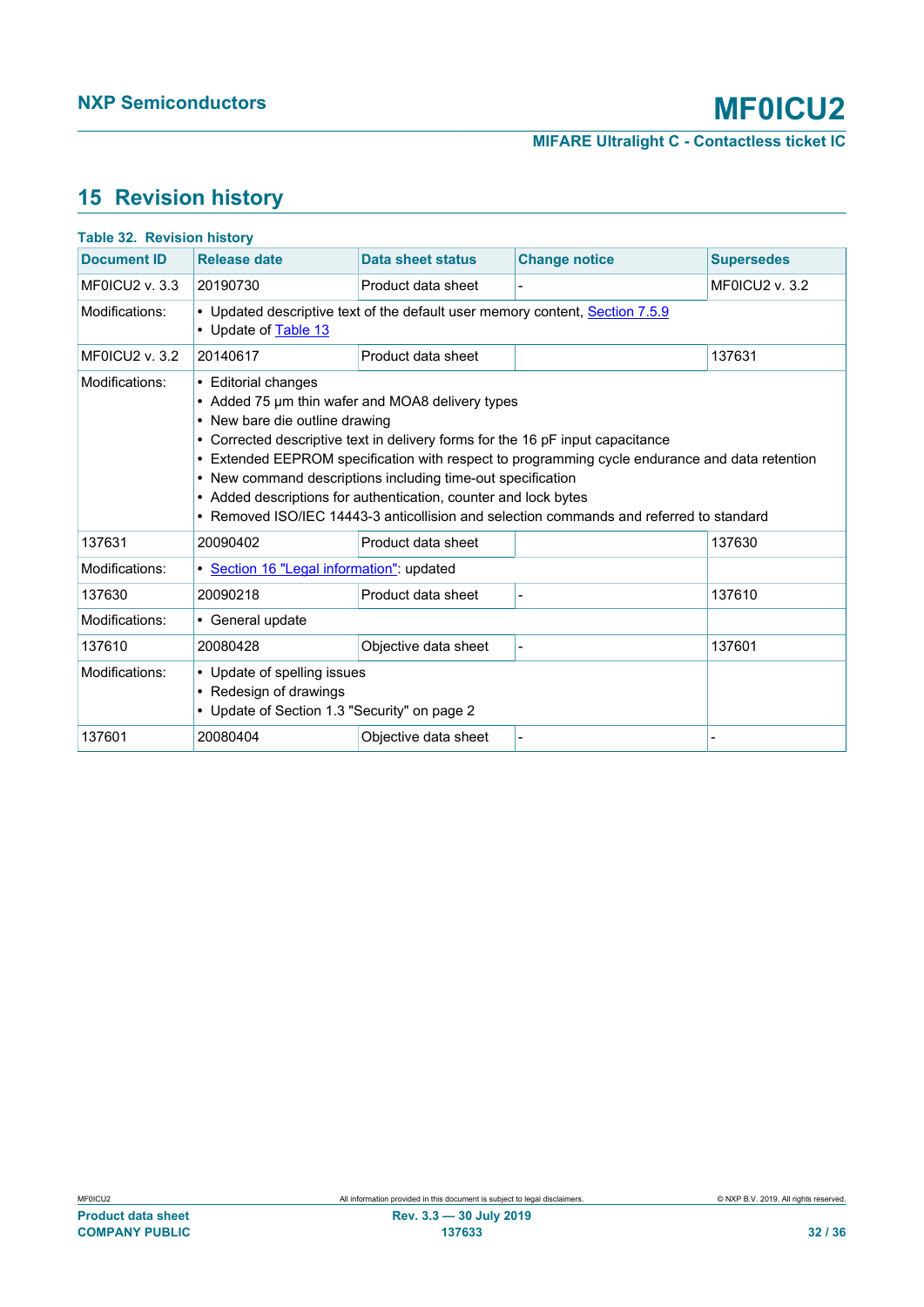# <span id="page-32-0"></span>**16 Legal information**

# **16.1 Data sheet status**

| Document status <sup>[1][2]</sup> | Product status <sup>[3]</sup> | <b>Definition</b>                                                                        |
|-----------------------------------|-------------------------------|------------------------------------------------------------------------------------------|
| Objective [short] data sheet      | Development                   | This document contains data from the objective specification for product<br>development. |
| Preliminary [short] data sheet    | Qualification                 | This document contains data from the preliminary specification.                          |
| Product [short] data sheet        | Production                    | This document contains the product specification.                                        |

[1] Please consult the most recently issued document before initiating or completing a design.<br>[2] The term 'short data sheet' is explained in section "Definitions".

t :<br>[2] The term 'short data sheet' is explained in section "Definitions".<br>[3] The product status of device(s) described in this document may

The product status of device(s) described in this document may have changed since this document was published and may differ in case of multiple devices. The latest product status information is available on the Internet at URL http://www.nxp.com.

# **16.2 Definitions**

**Draft** — The document is a draft version only. The content is still under internal review and subject to formal approval, which may result in modifications or additions. NXP Semiconductors does not give any representations or warranties as to the accuracy or completeness of information included herein and shall have no liability for the consequences of use of such information.

**Short data sheet** — A short data sheet is an extract from a full data sheet with the same product type number(s) and title. A short data sheet is intended for quick reference only and should not be relied upon to contain detailed and full information. For detailed and full information see the relevant full data sheet, which is available on request via the local NXP Semiconductors sales office. In case of any inconsistency or conflict with the short data sheet, the full data sheet shall prevail.

**Product specification** — The information and data provided in a Product data sheet shall define the specification of the product as agreed between NXP Semiconductors and its customer, unless NXP Semiconductors and customer have explicitly agreed otherwise in writing. In no event however, shall an agreement be valid in which the NXP Semiconductors product is deemed to offer functions and qualities beyond those described in the Product data sheet.

# **16.3 Disclaimers**

**Limited warranty and liability** — Information in this document is believed to be accurate and reliable. However, NXP Semiconductors does not give any representations or warranties, expressed or implied, as to the accuracy or completeness of such information and shall have no liability for the consequences of use of such information. NXP Semiconductors takes no responsibility for the content in this document if provided by an information source outside of NXP Semiconductors. In no event shall NXP Semiconductors be liable for any indirect, incidental, punitive, special or consequential damages (including - without limitation - lost profits, lost savings, business interruption, costs related to the removal or replacement of any products or rework charges) whether or not such damages are based on tort (including negligence), warranty, breach of contract or any other legal theory. Notwithstanding any damages that customer might incur for any reason whatsoever, NXP Semiconductors' aggregate and cumulative liability towards customer for the products described herein shall be limited in accordance with the Terms and conditions of commercial sale of NXP **Semiconductors** 

**Right to make changes** — NXP Semiconductors reserves the right to make changes to information published in this document, including without limitation specifications and product descriptions, at any time and without

notice. This document supersedes and replaces all information supplied prior to the publication hereof.

**Suitability for use** — NXP Semiconductors products are not designed, authorized or warranted to be suitable for use in life support, life-critical or safety-critical systems or equipment, nor in applications where failure or malfunction of an NXP Semiconductors product can reasonably be expected to result in personal injury, death or severe property or environmental damage. NXP Semiconductors and its suppliers accept no liability for inclusion and/or use of NXP Semiconductors products in such equipment or applications and therefore such inclusion and/or use is at the customer's own risk.

**Applications** — Applications that are described herein for any of these products are for illustrative purposes only. NXP Semiconductors makes no representation or warranty that such applications will be suitable for the specified use without further testing or modification. Customers are responsible for the design and operation of their applications and products using NXP Semiconductors products, and NXP Semiconductors accepts no liability for any assistance with applications or customer product design. It is customer's sole responsibility to determine whether the NXP Semiconductors product is suitable and fit for the customer's applications and products planned, as well as for the planned application and use of customer's third party customer(s). Customers should provide appropriate design and operating safeguards to minimize the risks associated with their applications and products. NXP Semiconductors does not accept any liability related to any default, damage, costs or problem which is based on any weakness or default in the customer's applications or products, or the application or use by customer's third party customer(s). Customer is responsible for doing all necessary testing for the customer's applications and products using NXP Semiconductors products in order to avoid a default of the applications and the products or of the application or use by customer's third party customer(s). NXP does not accept any liability in this respect.

**Limiting values** — Stress above one or more limiting values (as defined in the Absolute Maximum Ratings System of IEC 60134) will cause permanent damage to the device. Limiting values are stress ratings only and (proper) operation of the device at these or any other conditions above those given in the Recommended operating conditions section (if present) or the Characteristics sections of this document is not warranted. Constant or repeated exposure to limiting values will permanently and irreversibly affect the quality and reliability of the device.

**Terms and conditions of commercial sale** — NXP Semiconductors products are sold subject to the general terms and conditions of commercial sale, as published at http://www.nxp.com/profile/terms, unless otherwise agreed in a valid written individual agreement. In case an individual agreement is concluded only the terms and conditions of the respective agreement shall apply. NXP Semiconductors hereby expressly objects to applying the customer's general terms and conditions with regard to the purchase of NXP Semiconductors products by customer.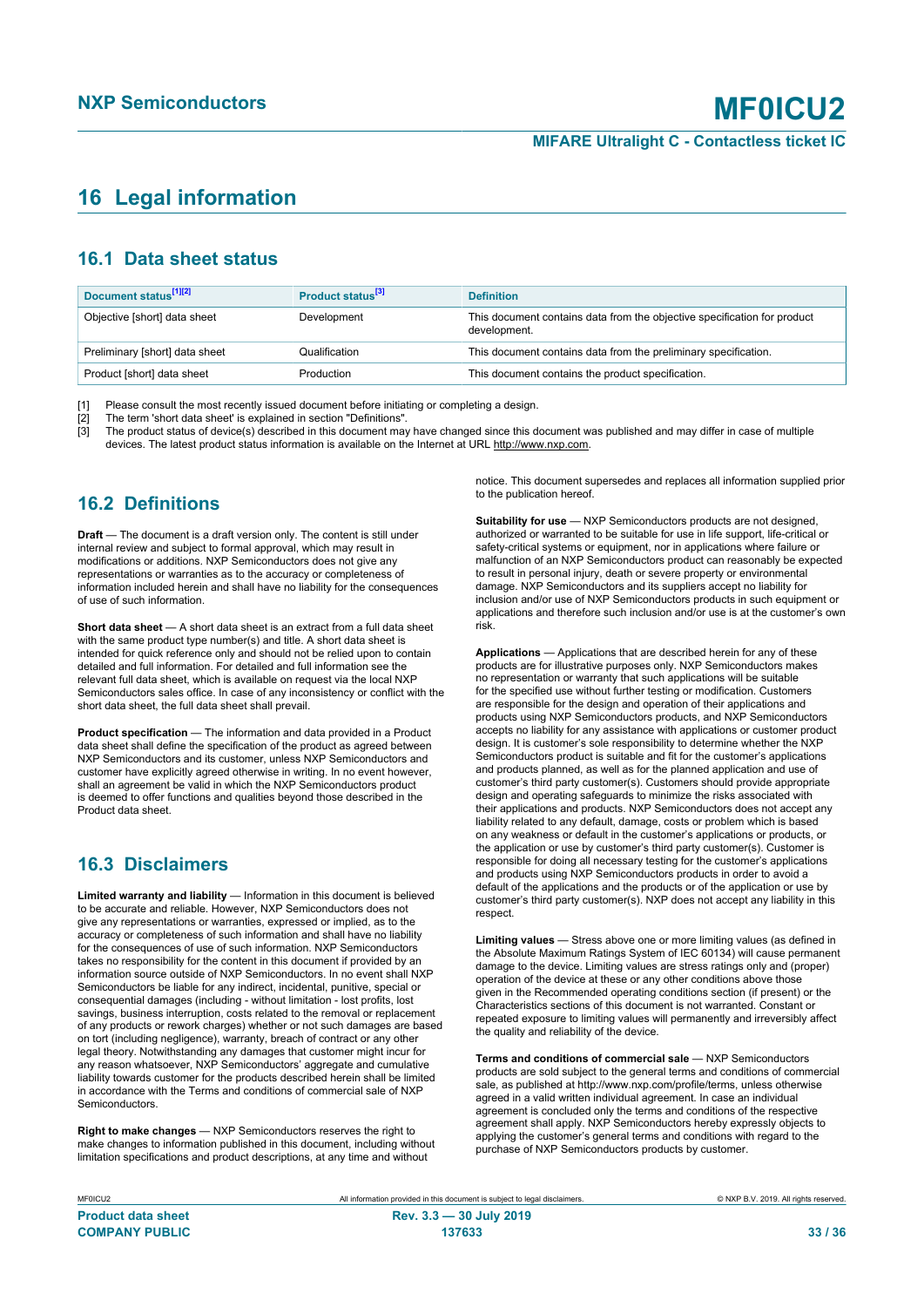### **MIFARE Ultralight C - Contactless ticket IC**

**No offer to sell or license** — Nothing in this document may be interpreted or construed as an offer to sell products that is open for acceptance or the grant, conveyance or implication of any license under any copyrights, patents or other industrial or intellectual property rights.

**Quick reference data** — The Quick reference data is an extract of the product data given in the Limiting values and Characteristics sections of this document, and as such is not complete, exhaustive or legally binding.

**Export control** — This document as well as the item(s) described herein may be subject to export control regulations. Export might require a prior authorization from competent authorities.

**Non-automotive qualified products** — Unless this data sheet expressly states that this specific NXP Semiconductors product is automotive qualified, the product is not suitable for automotive use. It is neither qualified nor tested in accordance with automotive testing or application requirements. NXP Semiconductors accepts no liability for inclusion and/or use of nonautomotive qualified products in automotive equipment or applications. In the event that customer uses the product for design-in and use in automotive applications to automotive specifications and standards, customer (a) shall use the product without NXP Semiconductors' warranty of the product for such automotive applications, use and specifications, and (b) whenever customer uses the product for automotive applications beyond NXP Semiconductors' specifications such use shall be solely at customer's own risk, and (c) customer fully indemnifies NXP Semiconductors for any liability,

damages or failed product claims resulting from customer design and use of the product for automotive applications beyond NXP Semiconductors' standard warranty and NXP Semiconductors' product specifications.

**Translations** — A non-English (translated) version of a document is for reference only. The English version shall prevail in case of any discrepancy between the translated and English versions.

**Security** — While NXP Semiconductors has implemented advanced security features, all products may be subject to unidentified vulnerabilities. Customers are responsible for the design and operation of their applications and products to reduce the effect of these vulnerabilities on customer's applications and products, and NXP Semiconductors accepts no liability for any vulnerability that is discovered. Customers should implement appropriate design and operating safeguards to minimize the risks associated with their applications and products.

# **16.4 Trademarks**

Notice: All referenced brands, product names, service names and trademarks are the property of their respective owners.

**MIFARE** — is a trademark of NXP B.V. **MIFARE Ultralight** — is a trademark of NXP B.V.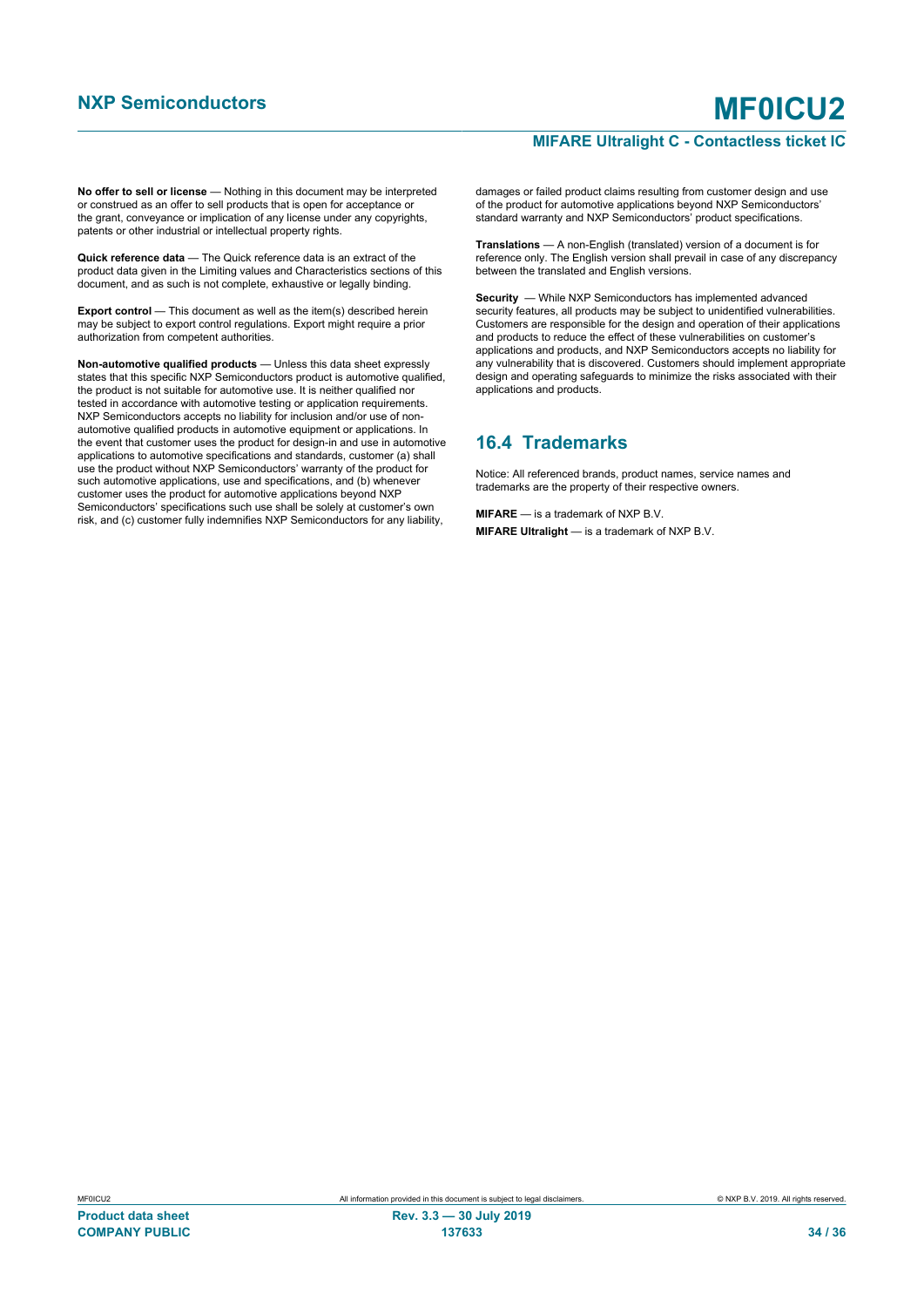# **MIFARE Ultralight C - Contactless ticket IC**

# **Tables**

| Tab. 1.  |                                                     |
|----------|-----------------------------------------------------|
| Tab.2.   |                                                     |
| Tab. 3.  |                                                     |
| Tab. 4.  |                                                     |
| Tab. 5.  |                                                     |
| Tab 6.   | Functionality of lock bits in lock byte 0 and 1  10 |
| Tab. 7.  | Functionality of lock bits in lock byte 2 and 3  11 |
| Tab 8.   |                                                     |
| Tab. 9.  | Numerical 3DES authentication example  13           |
| Tab. 10. | Key memory configuration  14                        |
| Tab. 11. | Memory content based on example                     |
|          |                                                     |
| Tab. 12. |                                                     |
| Tab. 13. | Initial memory organization  16                     |
| Tab. 14. |                                                     |
| Tab. 15. |                                                     |
| Tab. 16. | Summary of relevant data for device                 |
|          |                                                     |

| Tab. 17. |                                        |  |
|----------|----------------------------------------|--|
| Tab. 18. |                                        |  |
| Tab. 19. |                                        |  |
| Tab. 20. |                                        |  |
| Tab. 21. | COMPATIBILITY WRITE command 22         |  |
| Tab. 22. |                                        |  |
| Tab. 23. | AUTHENTICATE part 1 command 23         |  |
| Tab. 24. |                                        |  |
| Tab. 25. |                                        |  |
| Tab. 26. | AUTHENTICATE part 2 command 24         |  |
| Tab. 27. | AUTHENTICATE part 2 timing 24          |  |
| Tab. 28. |                                        |  |
| Tab. 29. |                                        |  |
| Tab. 30. | Wafer specifications MF0ICU2x01DUy  25 |  |
| Tab. 31. |                                        |  |
| Tab. 32. |                                        |  |

# **Figures**

| Fig. 1.  |                                           |  |
|----------|-------------------------------------------|--|
| Fig. 2.  |                                           |  |
| Fig. 3.  | Contact assignments for SOT500-2 (MOA4) 4 |  |
| Fig. 4.  |                                           |  |
| Fig. 5.  |                                           |  |
| Fig. 6.  |                                           |  |
| Fig. 7.  |                                           |  |
| Fig. 8.  |                                           |  |
| Fig. 9.  |                                           |  |
| Fig. 10. | Frame Delay Time (from PCD to PICC) and   |  |
|          |                                           |  |
|          |                                           |  |

| Fig. 11. |                                    |  |
|----------|------------------------------------|--|
| Fig. 12. |                                    |  |
| Fig. 13. | COMPATIBILITY WRITE part 1  22     |  |
| Fig. 14. | COMPATIBILITY WRITE part 2  22     |  |
| Fig. 15. |                                    |  |
| Fig. 16. |                                    |  |
| Fig. 17. |                                    |  |
| Fig. 18. |                                    |  |
| Fig. 19. | Bare die outline MF0ICU2x01DUy  29 |  |
|          |                                    |  |